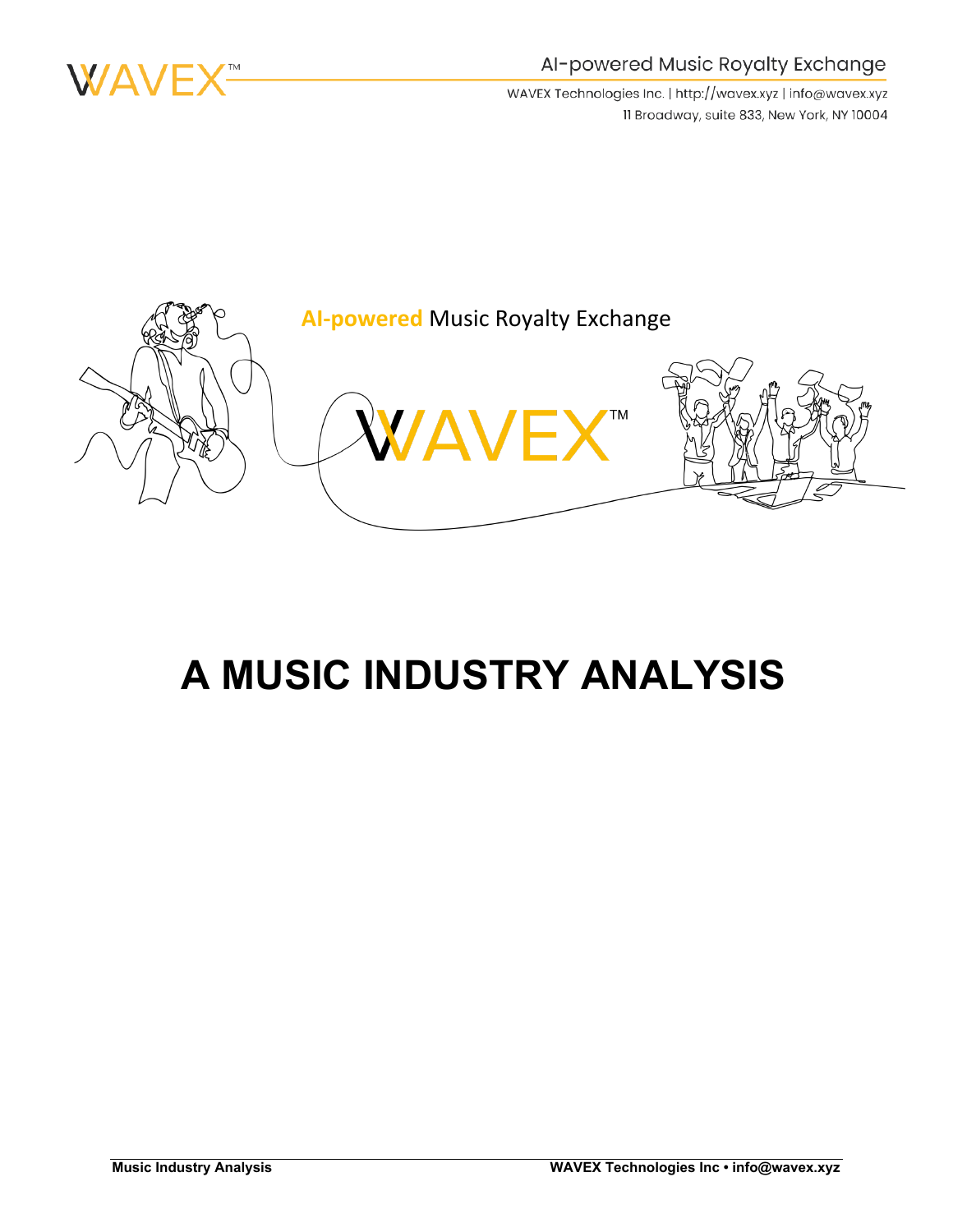# **CONTENTS**

| <b>CONTENTS</b>                                      | $\mathbf{2}$ |
|------------------------------------------------------|--------------|
| <b>Music Industry Overview</b>                       | 3            |
| <b>The Major Record Labels</b>                       | 5            |
|                                                      |              |
|                                                      |              |
|                                                      |              |
|                                                      |              |
|                                                      |              |
| <b>Streaming</b>                                     | 10           |
| <b>Top 10 International Music Markets</b>            | 11           |
| <b>Music Publishing Industry</b>                     | 12           |
|                                                      |              |
|                                                      |              |
| <b>Recent Trends in Music Publishing</b>             | 15           |
| <b>Why WAVEXchange</b>                               | 17           |
| <b>WAVEXchange's Appeal to Rightholders</b>          | 20           |
| <b>WAVEXchange's Business Model and Market Depth</b> |              |
|                                                      |              |
|                                                      |              |
|                                                      |              |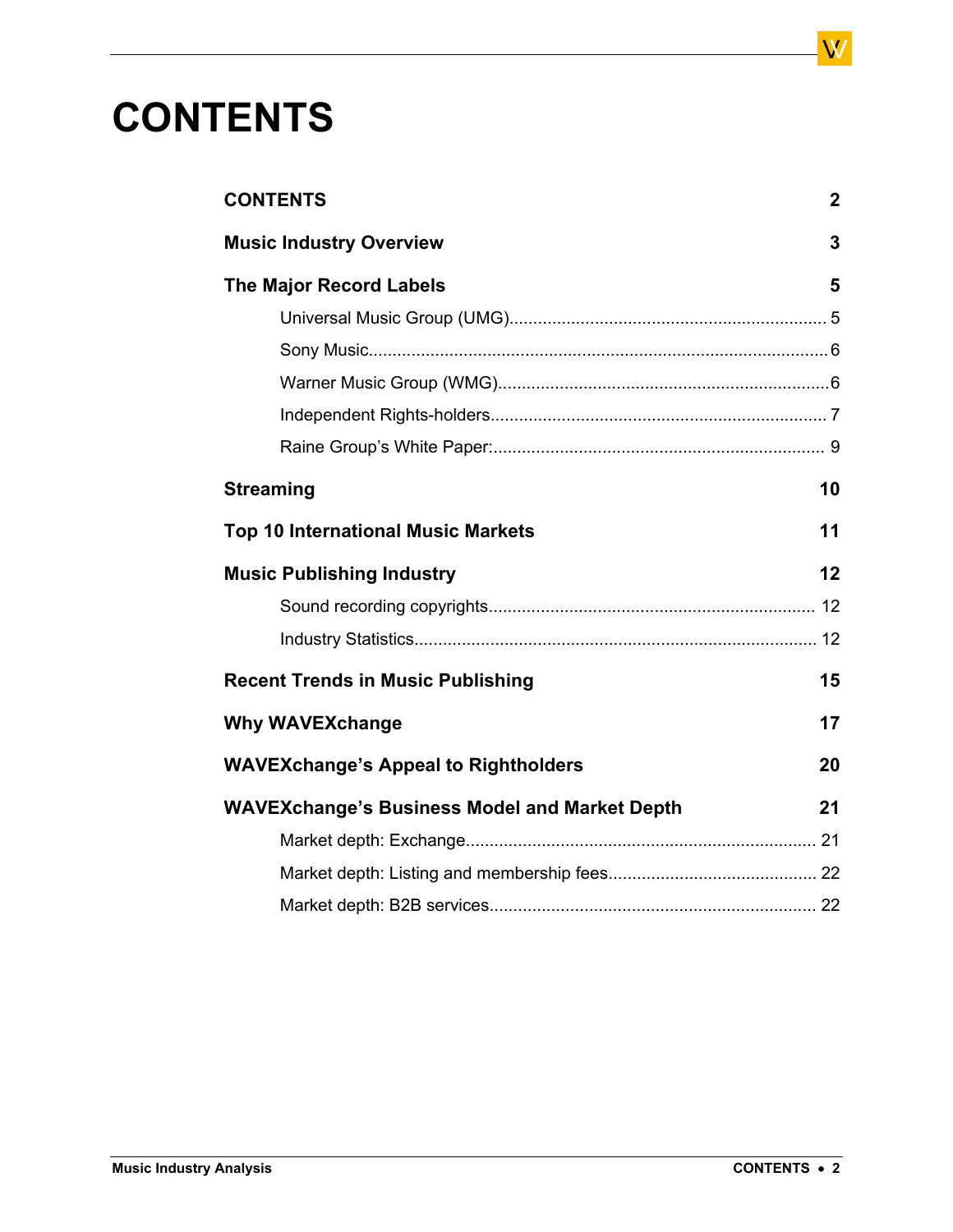# <span id="page-2-0"></span>**Music Industry Overview**

In autumn 2019, a sweeping study of the modern music business, *20:20: Where is the Money in Today's Music World?* was published, detailing all the positive signals of a music boom in formation. Given the doom and gloom, most were still feeling after 20 years of decline, it was a jarringly optimistic prediction that not everyone was able to believe. But over the subsequent months, as the new decade rolled in and official figures for 2019 were made public, the picture was getting noticeably brighter.

**The embattled recordings industry was recovering at an average rate of 8%, its fifth consecutive year of growth. Admittedly, business was still below the high point of the CD boom in 1999, but revenues were back to 2004 levels of around \$20 billion annually.** Not bad at all, in fact very good and getting better. **Galloping out in front, the American market was growing at 13% and generating \$11 billion annually. Also, thriving was music publishing, worth \$11.7 billion globally, almost double the \$6.5 billion it was earning in 2013.** As for the gravity-defying concert industry, it seemed like there was no end in sight. Ticket sales grossed \$22 billion in 2019, an all-time high, and were projected to keep growing to \$38 billion in 2030.

In all directions, everything was widening, stabilizing, regulating, harmonizing. **With the proliferation of smartphones and streaming services, copyright was taking root in Asia, Latin America, and Africa – vast new markets where bootlegging used to be the norm, a development that intends to take full advantage of.**

**Following two decades of pain and upheaval, the new technology was starting to work for copyright.**

#### **According to Goldman Sachs, the music industry is heading into a boom.**

As catastrophic as Covid has been for gigs and festivals, growth is still happening unabated in the area that remains the most vital driver of system health and economic outlook: the recordings industry.

2020 was another bumper year for streaming platforms, and as a result, a surprisingly okay year for labels, given the extreme conditions they've had to operate in. **In September 2020, an incredible 400 million people were paid up to a subscription for streaming music. That's almost 100 million more than in 2019. Estimates put today's music streaming market at over \$20 billion. Add physical formats, licensing, publishing, merchandising, and other spin-offs and the original prognosis is holding: We're still heading into a boom.** Even with Covid, the creative pumps of an ever-growing music ecosystem are pounding strong. If anything, lockdown is strengthening demand.

Something in the marketplace is stirring and it's stirring big. In May 2020, Goldman Sachs upgraded by 25% their previous projections of an imminent music boom. They now believe that the three core sectors (live, recordings, and publishing) will double in size to \$131 billion by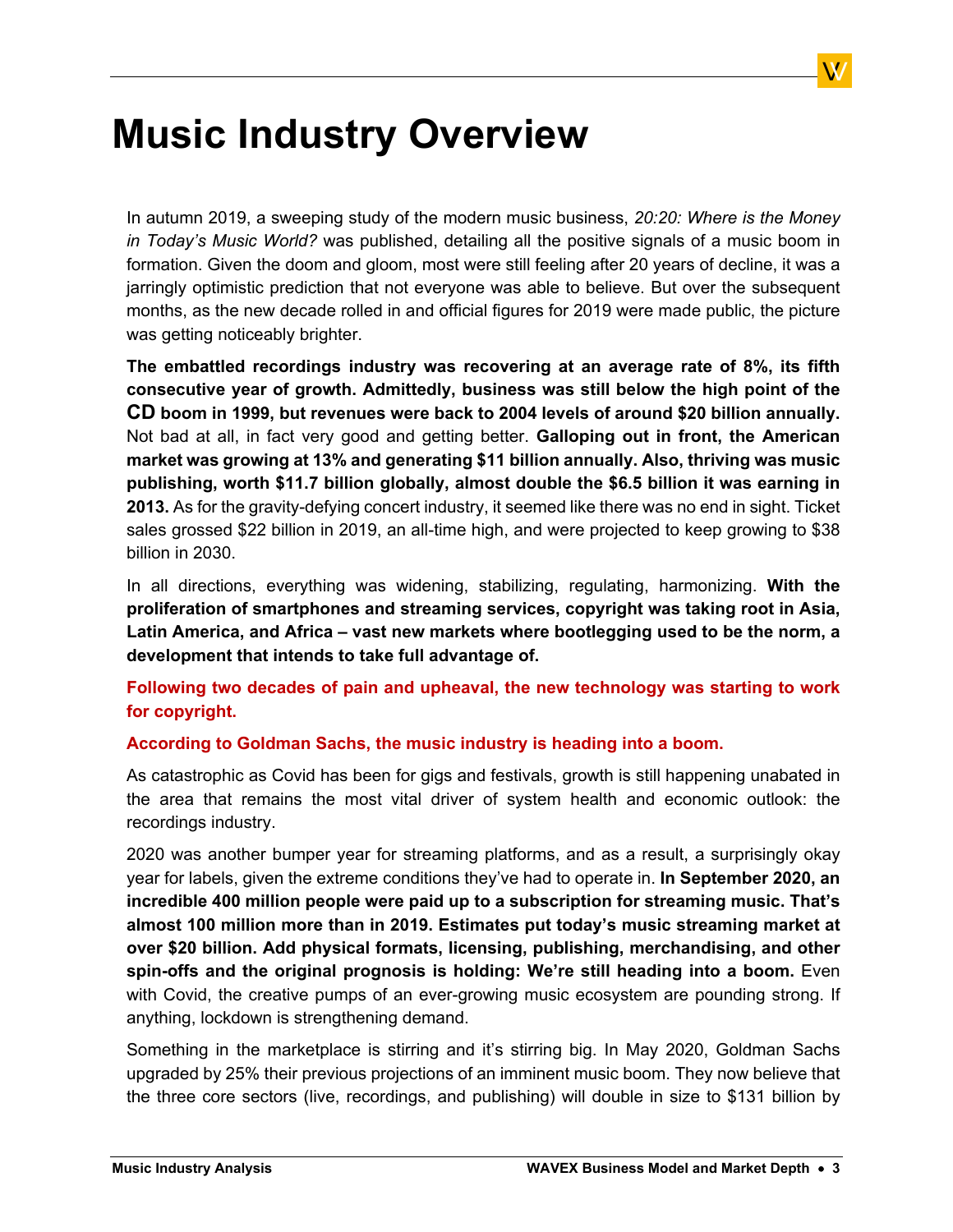2030 **-** a level of economic activity equal to the GDPs of fast-developing countries like Morocco or Kuwait.

The upward trends are irreversible. The year even ended with the UK parliament conducting inquiries into the inner workings of the digital music economy. **Public anger in North America/UK at tech greed is organizing, and it's now only a matter of time before the same scrutiny is widened to collection societies and publishers, increasing the value of songwriters' copyright assets.**

As of 2022, the likes of Spotify and Apple Music will have to pay 40% more to songwriters through a new American collection society, similar to IMRO or PRS. It's better than nothing, but to catch YouTube, the music industry's eyes have turned to the European Commission, already breathing down Google's neck for tax evasion and other abusive practices.

#### **Fierce royalty battles will characterize the 2020s.**

**INDUSTRY ANALYSTS EXPECT SUCH PUBLIC SCRUTINY WILL FORCE "BIG TECH" TO PAY OUT HIGHER FEES TO COPYRIGHTS HOLDERS** (Currently, Youtube only pays 7% of its revenue to rights-holders). This development will further increase the revenues, and thus the value, of hit song copyrights across the board, highly beneficial to the 'copyright-as-acommodity' business model.

**America now has an incredible 72 million people paying monthly subscriptions for music, a massive market that's more than tripled in 5 years and is already generating \$10 billion annually.** Because this audience is so young, it's no surprise that Millennial pop is dominating. Take two ends of Atlantic's catalog: On Spotify, Led Zeppelin's most popular songs have been played in the hundreds of millions, whereas Ed Sheeran's have been played in the billions. For every person who plays 'Stairway to Heaven', five play 'Shape of You'.

If you look at Universal's profits {UMG generated \$7 billion in 2019}, they're just phenomenal. And as streaming keeps growing, the profits are getting crazier," said Denis Desmond, now a partner in concert promotion giant Live Nation.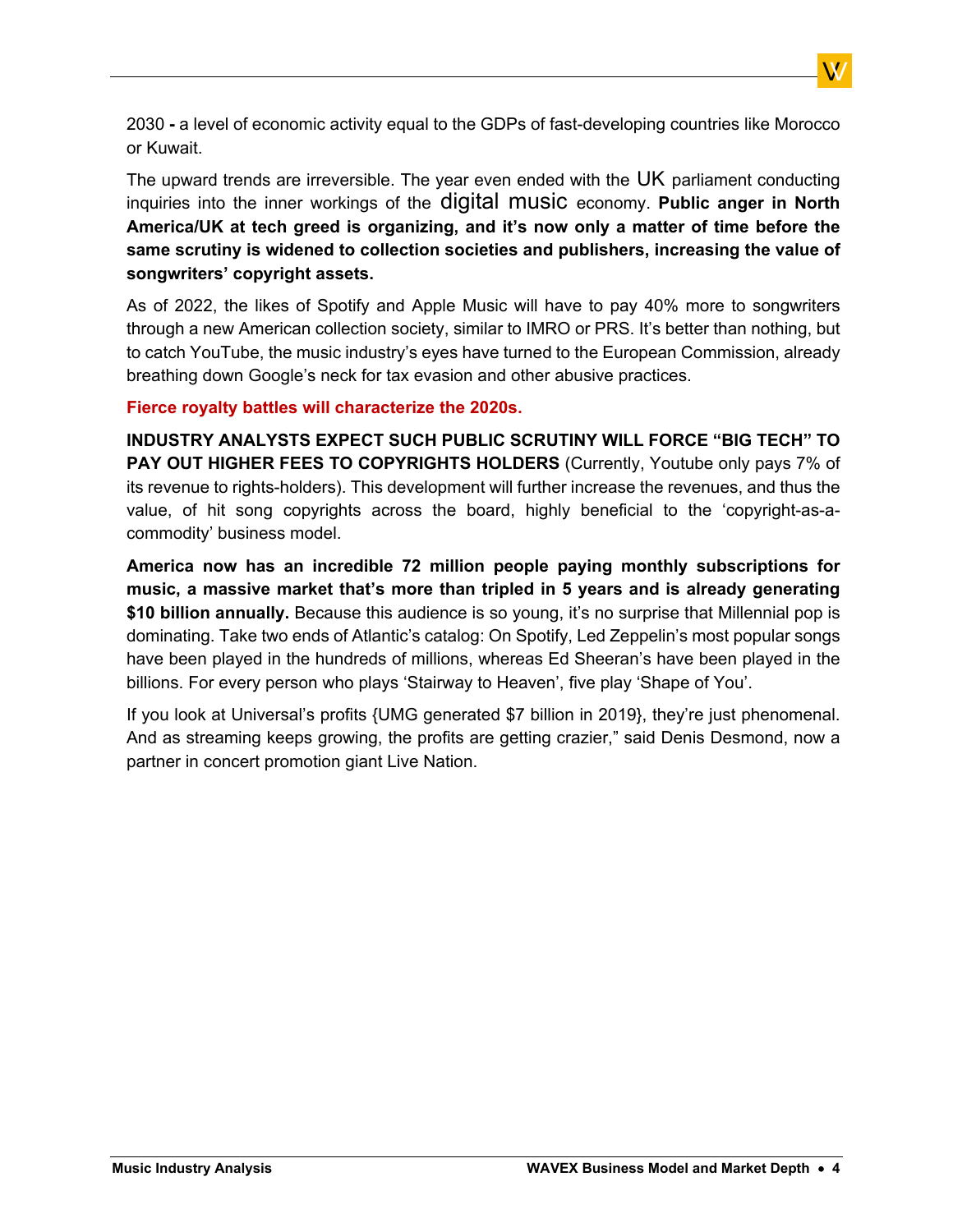# <span id="page-4-0"></span>**The Major Record Labels**

| <b>Major record</b><br>label                 | Year<br>founded                    | <b>Headquarters</b>                                                        | <b>Divisions</b>                                                                                                                                                                                                        | <b>US/CA</b><br>market<br>share<br>(2019) |
|----------------------------------------------|------------------------------------|----------------------------------------------------------------------------|-------------------------------------------------------------------------------------------------------------------------------------------------------------------------------------------------------------------------|-------------------------------------------|
| <b>Universal Music</b><br>Group              | September<br>1934; 87<br>years ago | 2220 Colorado Avenue,<br>Santa Monica,<br><b>California, United States</b> | <b>List of Universal</b><br><b>Music Group</b><br>labels                                                                                                                                                                | 54.5%                                     |
| <b>Sony Music</b>                            | 1929; 92<br>years ago              | <b>New York City, New</b><br>York, United States                           | <b>List of Sony</b><br><b>Music labels</b>                                                                                                                                                                              | 23.4%                                     |
| <b>Warner Music</b><br>Group(Nasdaq:<br>WMG) | 1958; 63<br>years ago              | <b>New York City, New</b><br>York, United States                           | <b>Atlantic Records</b><br>Group<br><b>Alternative</b><br><b>Distribution</b><br><b>Alliance</b><br><b>Elektra Records</b><br>Rhino<br>Entertainment<br><b>Warner Records</b><br><b>Warner Chappell</b><br><b>Music</b> | 12.1%                                     |

Source: Wikipedia

## <span id="page-4-1"></span>**Universal Music Group (UMG)**

Revenue for the first six months of the year rose 17.3 percent, compared with the same period of 2020, for the home of Taylor Swift and Lady Gaga to reach 3.83 billion euros (\$4.52 billion) when using constant currency exchange rates and assuming the same asset portfolio for both periods.

Its earnings before interest, taxes, and amortization (EBITA) jumped 38 percent to 753 million euros (\$889 million), exceeding analysts' expectations.

Recorded music revenues at UMG, led by CEO Lucian Grainge, grew by 20 percent as subscription and streaming revenue gained 24.7 percent and physical sales rebounded 40.1 percent.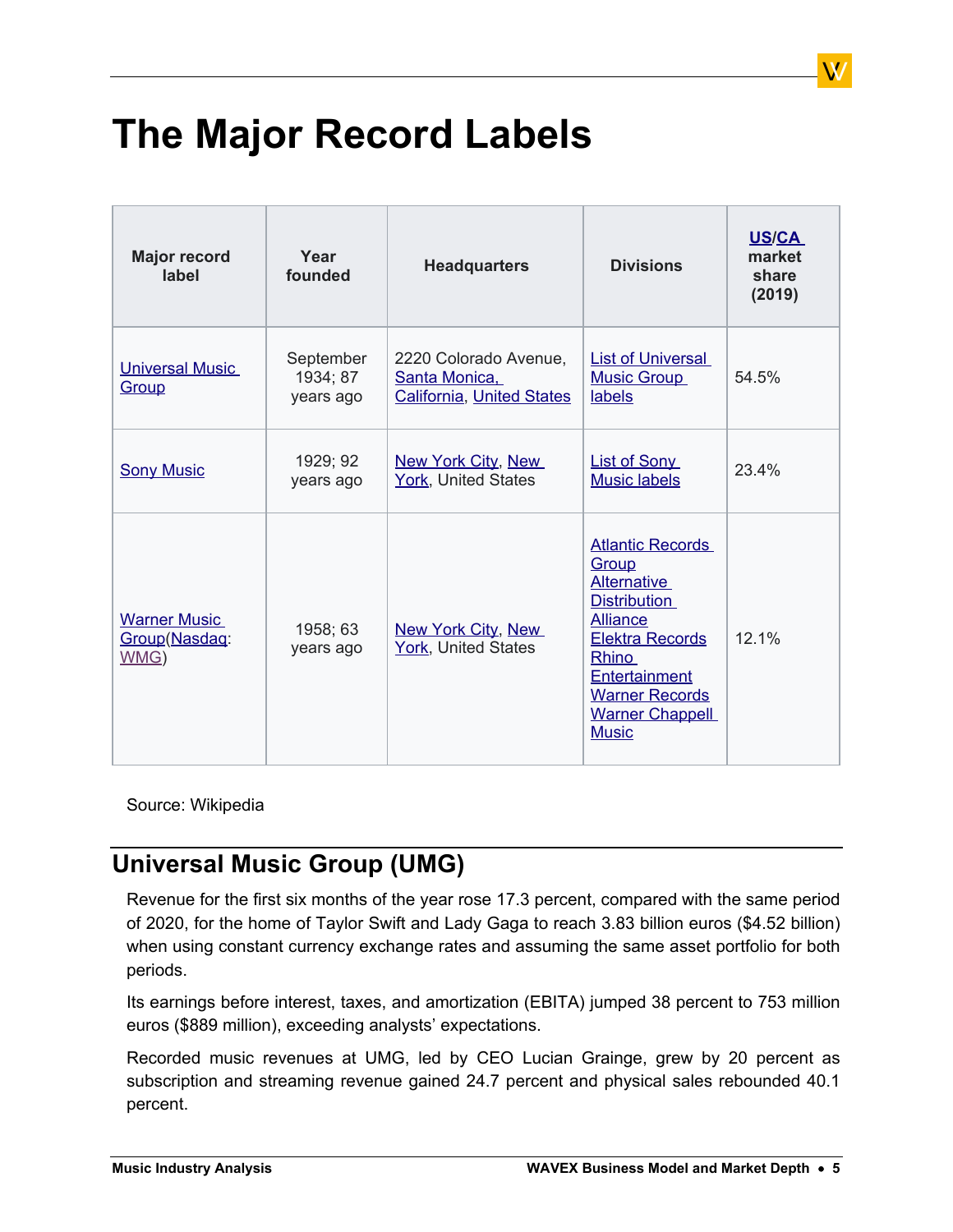Music publishing revenue climbed 3.9 percent, "driven by increased subscription and streaming revenues," said Vivendi, which is led by CEO Arnaud de Puyfontaine.

Currently, UMG is planning for an IPO on the New York Stock Exchange.

### <span id="page-5-0"></span>**Sony Music**

Sony Music posted a strong second quarter for 2021 as its profits leaped from JPY35.6 billion (\$325 million) to JPY55.4 billion (\$506 million) on revenues that increased from JPY177 billion to JPY 255 billion (\$2.32 billion).

Revenues for recorded music were up 52% to \$992 million, publishing rose 49% to \$428 million and visual media was up 15% to \$483 million, using the calculation employed by Music Business Worldwide.

Streaming was up 56% and physical sales were up 61% — a boost also reported by Warner Music earlier this week, again due to the near-shutdown of the music retail industry during the second quarter last year.

Breaking down the numbers, Sony Music Publishing generated \$430.4 million, up 48.9% over the same period in 2020, which saw \$289 million. Streaming accounted for \$215.6 million. Operating income was up 94% to \$503 million.

Source: <https://variety.com/2021/music/news/sony-music-earnings-streaming-1235034308/>

## <span id="page-5-1"></span>**Warner Music Group (WMG)**

WMG saw \$1.34 billion in revenue for its fiscal third quarter ended June 30, the company announced on Tuesday, with a 32.7% year-over-year revenue boost and a 33% jump in streaming.

The company saw a 33.8% growth in recorded-music revenues over the same, pandemic-struck quarter last year, up to \$1.15 billion from \$861 million. Digital led the charge, up 28.9% to \$928 million. And vinyl and other physical product sales were up to such a degree — 155%! — that it cut into digital's percentage of recorded-music venues. Physical soared from \$51 million in 2020 — again, hampered by the pandemic — to \$130 million.

In the first six months of 2021, 19.2 million vinyl albums were sold, according to MRC Data, up 108% from 2020 — although that number is skewed due to the pandemic. Still, in 2020, vinyl trumped the annual revenue of CDs in the U.S. for the first time in 34 years, according to the Recording Industry Association of America.

The company saw a 33.8% growth in recorded-music revenues over the same, pandemic-struck quarter last year, up to \$1.15 billion from \$861 million. Digital led the charge, up 28.9% to \$928 million. And vinyl and other physical product sales were up to such a degree — 155%! — that it cut into digital's percentage of recorded-music venues. Physical soared from \$51 million in 2020 — again, hampered by the pandemic — to \$130 million.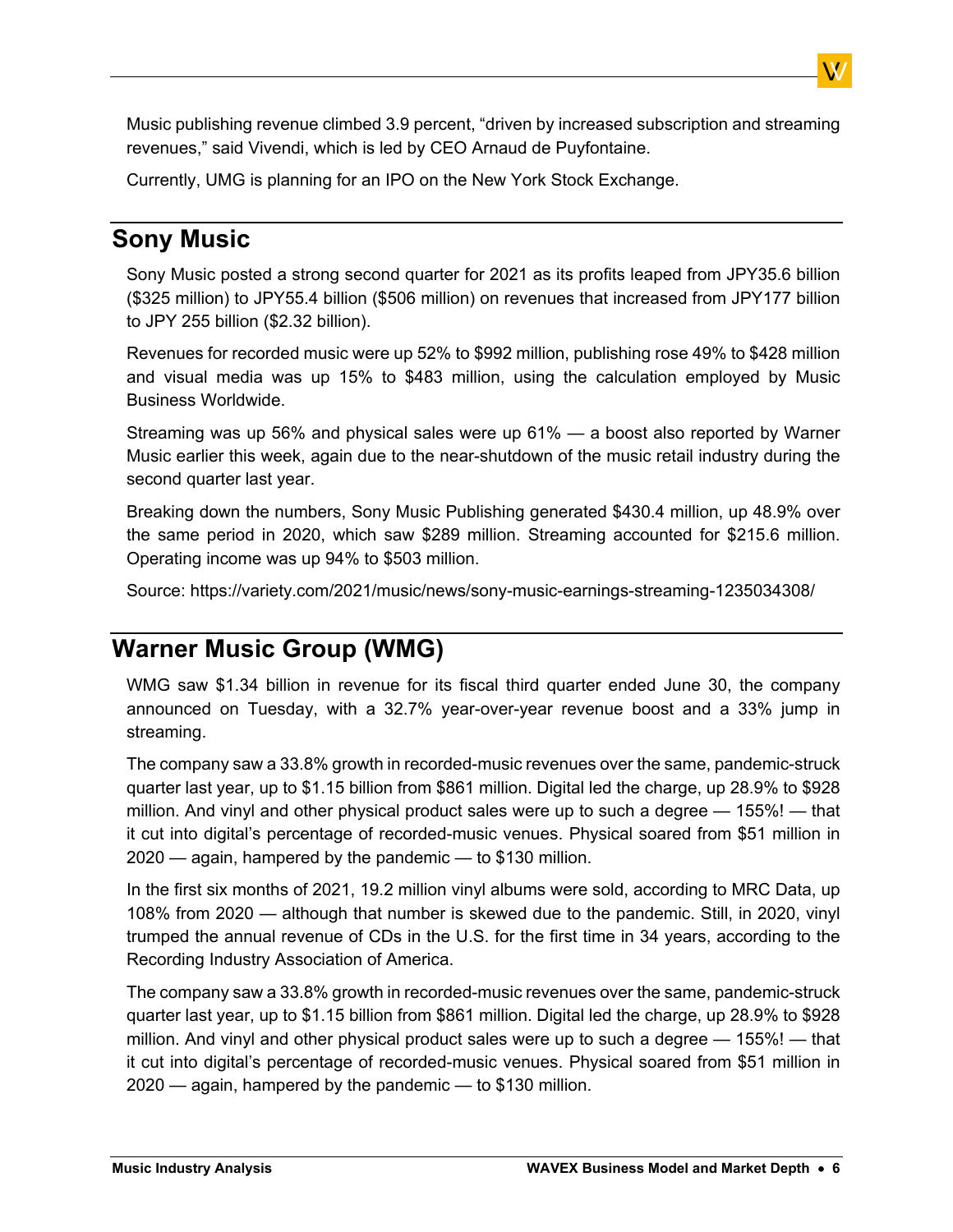Source: [https://variety.com/2021/music/news/warner-music-earnings-vinyl-streaming-](https://variety.com/2021/music/news/warner-music-earnings-vinyl-streaming-1235033495/)[1235033495/](https://variety.com/2021/music/news/warner-music-earnings-vinyl-streaming-1235033495/)

### <span id="page-6-0"></span>**Independent Rights-holders**

From Rolling Stone Magazine in March 2020:

Merchant bank Raine Group estimates a 32% increase in the profits of indie artists, thanks to DIY uploads and rapid global growth

Raine Group is a U.S.-based merchant bank that offers acquisitive guidance to companies in the music business, as well as investing in assets itself. Over the past 18 months, [Raine](https://www.musicbusinessworldwide.com/fred-davis-raine-group-theres-nothing-more-exciting-than-finding-a-new-idea/) [has](https://www.musicbusinessworldwide.com/fred-davis-raine-group-theres-nothing-more-exciting-than-finding-a-new-idea/) [completed](https://www.musicbusinessworldwide.com/fred-davis-raine-group-theres-nothing-more-exciting-than-finding-a-new-idea/) [more](https://www.musicbusinessworldwide.com/fred-davis-raine-group-theres-nothing-more-exciting-than-finding-a-new-idea/) [than](https://www.musicbusinessworldwide.com/fred-davis-raine-group-theres-nothing-more-exciting-than-finding-a-new-idea/) [\\$600](https://www.musicbusinessworldwide.com/fred-davis-raine-group-theres-nothing-more-exciting-than-finding-a-new-idea/) [million](https://www.musicbusinessworldwide.com/fred-davis-raine-group-theres-nothing-more-exciting-than-finding-a-new-idea/) [in](https://www.musicbusinessworldwide.com/fred-davis-raine-group-theres-nothing-more-exciting-than-finding-a-new-idea/) [music-related](https://www.musicbusinessworldwide.com/fred-davis-raine-group-theres-nothing-more-exciting-than-finding-a-new-idea/) [transactions](https://www.musicbusinessworldwide.com/fred-davis-raine-group-theres-nothing-more-exciting-than-finding-a-new-idea/) — following its own [\\$75](https://www.musicbusinessworldwide.com/soundcloud-posted-a-82m-loss-in-2016-but-took-on-170m-in-investment-last-year/) [million](https://www.musicbusinessworldwide.com/soundcloud-posted-a-82m-loss-in-2016-but-took-on-170m-in-investment-last-year/) [investment](https://www.musicbusinessworldwide.com/soundcloud-posted-a-82m-loss-in-2016-but-took-on-170m-in-investment-last-year/) [in](https://www.musicbusinessworldwide.com/soundcloud-posted-a-82m-loss-in-2016-but-took-on-170m-in-investment-last-year/) [SoundCloud](https://www.musicbusinessworldwide.com/soundcloud-posted-a-82m-loss-in-2016-but-took-on-170m-in-investment-last-year/) [\(2017\)](https://www.musicbusinessworldwide.com/soundcloud-posted-a-82m-loss-in-2016-but-took-on-170m-in-investment-last-year/), as well as its funding of Stockholm-born distribution- and label-services company Amuse. More recently, Raine has advised the selling side on some major music-biz deals, including Downtown's \$200 million-plus buyout of CD Baby (and its parent AVL) in 2019, plus the sale of Amsterdam-based FUGA, also to Downtown, in January — a deal worth north of \$40 million. Thanks to its relationship with these and other companies in the space, Raine has a unique perspective on the world of independent artists.

Raine's "The Independent Artist Sector" paper estimates that independent artists generated \$1.61 billion from recorded music in 2019 … and that, in 2020, this figure will climb 32 percent, to more than \$2.1 billion.

This definition covers two areas: (DIY/self-releasing acts uploading their tunes to Spotify, YouTube, etc., via services like TuneCore, Ditto, Amuse, and CD Baby; and "Mid-Tail Artist Services" acts, who ink "label services" deals with companies such as AWAL, Empire, and Believe. This latter group of firms acts like record labels, spending agreed budgets to accelerate performers' careers, but crucially, also allow artists to maintain ownership of their copyrights. (Raine's estimates don't include indie artists signed to the three major record companies' flagship label services divisions — Caroline at Universal, the Orchard at Sony, and ADA at Warner.)

According to Raine's estimates, DIY artists, via distributors, generated \$960 million last year, a number that it predicts will jump by 27 percent, to \$1.22 billion in 2020. Artists signed to mid-tail services deals, meanwhile, were worth \$584 million last year, says Raine. It believes this figure will jump 43 percent, to \$833 million in 2020.

Overall (inclusive of a further \$75 million from the production/sync indie-artist space), Raine believes that the money generated by this spectrum of independent artists will reach \$2.12 billion in 2020. That cash haul, suggests Raine, will mean that indie artists are worth somewhere between nine and 10 percent of the entire global recorded-music market. To put that into context: Warner Music Group, the third-biggest major recorded-music company in the world last year, turned more than \$2.22 billion from streaming in calendar 2019, and \$3.88 billion from all activities (including merch and ticket sales), according to MBW calculations. Raine's marketshare estimate looks in line with other forecasts: An update to Goldman Sachs' influential "Music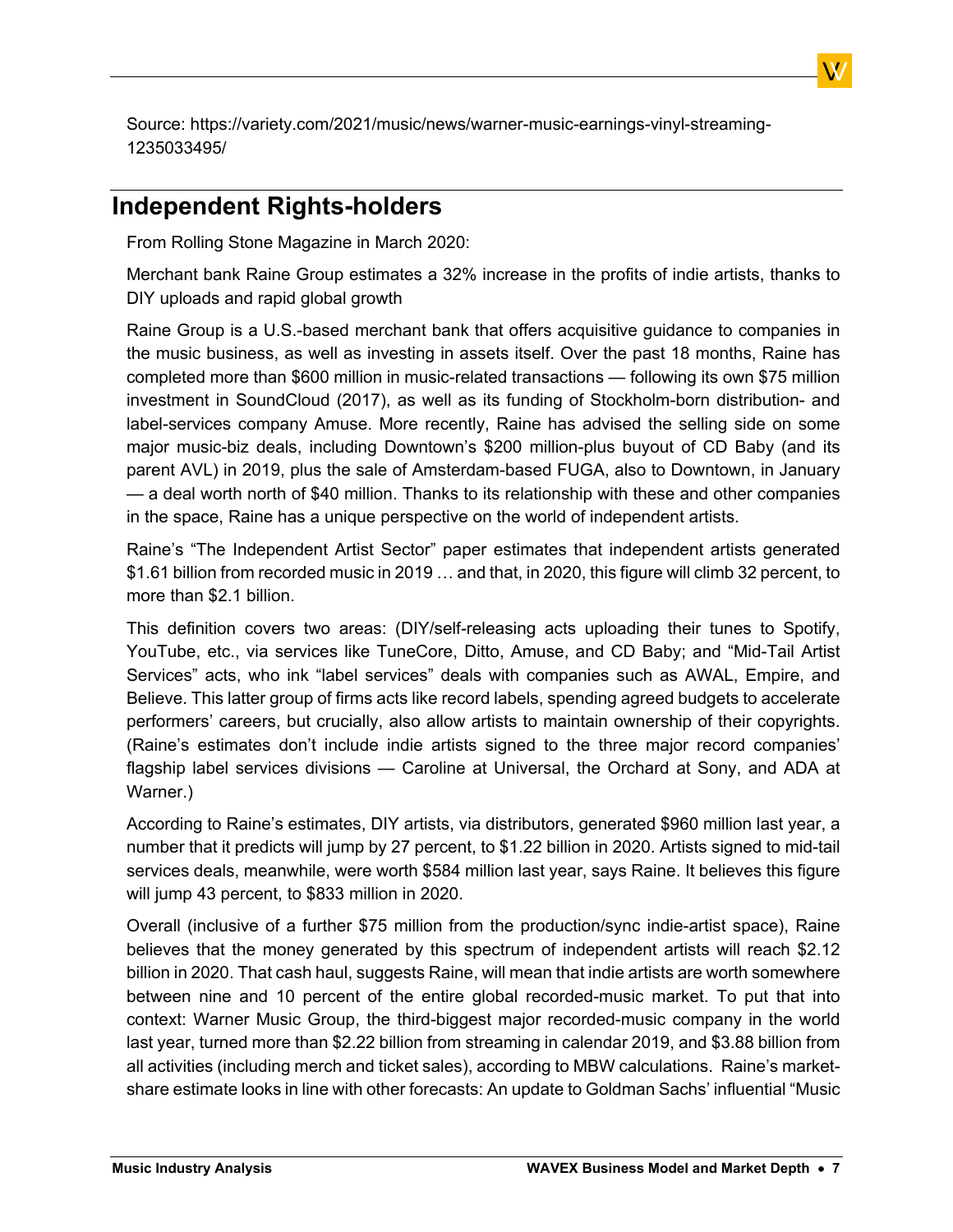in the Air" report in 2018 predicted that the global recorded-music industry would turn more than \$22 billion annually in 2020.

This is just the beginning of a rapid market-share gain by non-label-affiliated artists. Indeed, Raine predicts indie artists will see their cumulative revenues grow faster than any other sector of the record industry in the years ahead.

The Raine paper explains: "Going forward, the independent-artist sector is projected by Raine to grow at a premium to the broader recorded music industry in line with historical trends (approximately ~4x). Our view is that this growth projection is conservative, given the massive growth potential in the sector and anticipated expansion into developing markets (e.g., China, India)." Davis points out that, should the overall recorded-music industry grow at a 10 percent year-over-year rate in the years ahead, and the independent-artist sector keeps growing at 30 percent-plus, these non-label acts would claim 25 percent of the total global industry revenues by 2026.

Adds Davis: "The independent-artist sector did not exist a few years ago, so the rate of growth is strong because the base it is working from is small and is ever-growing. Most of this growth will come from three factors: more and more artists creating, uploading, and streaming their music; the rapid growth in international markets where both distribution and services are maturing; and more success stories (i.e., hits) for independent artists in the sector."

"With innovative tools that are leveling the playing field, significant investment in fast-growing emerging markets like India, Latin America, and Africa, along with a strong sentiment by artists and their advisers that an independent career is not only possible but is rather preferable, we expect the growth [of the indie-artist sector] to only accelerate in the years ahead," Justin Kalifowitz, CEO of Downtown Music Holdings, told Rolling Stone in March 2020 (link below).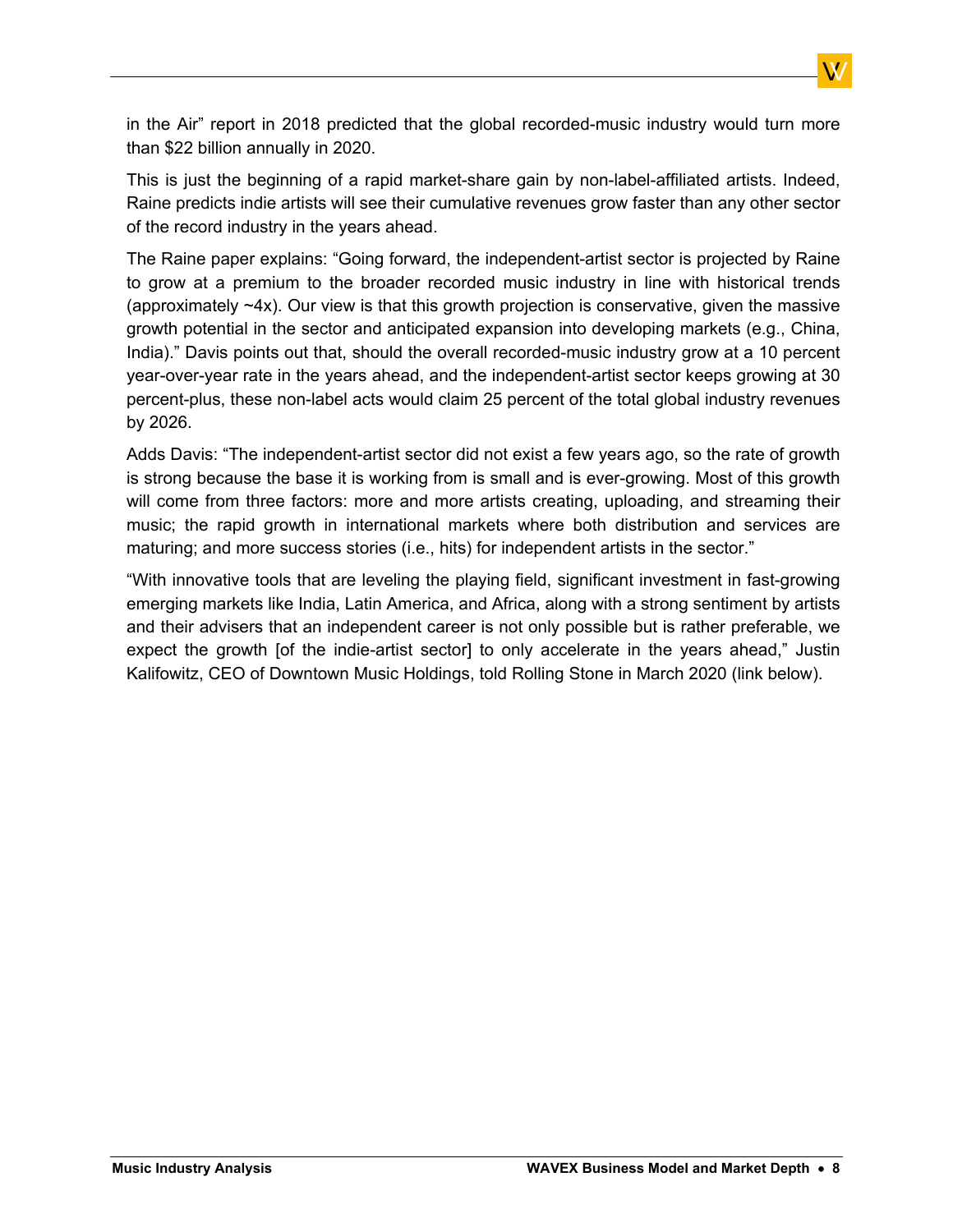### <span id="page-8-0"></span>**Raine Group's White Paper:**

https://www.musicbusinessworldwide.com/files/2020/03/The-Independent-Artist-2020.03.14 vEXTERNAL.pdf

Source: [https://www.rollingstone.com/pro/features/raine-group-independent-artists-2-billion-in-](https://www.rollingstone.com/pro/features/raine-group-independent-artists-2-billion-in-2020-967138/)[2020-967138/](https://www.rollingstone.com/pro/features/raine-group-independent-artists-2-billion-in-2020-967138/)



#### THE INDEPENDENT ARTIST MARKET (\$ IN MILLIONS)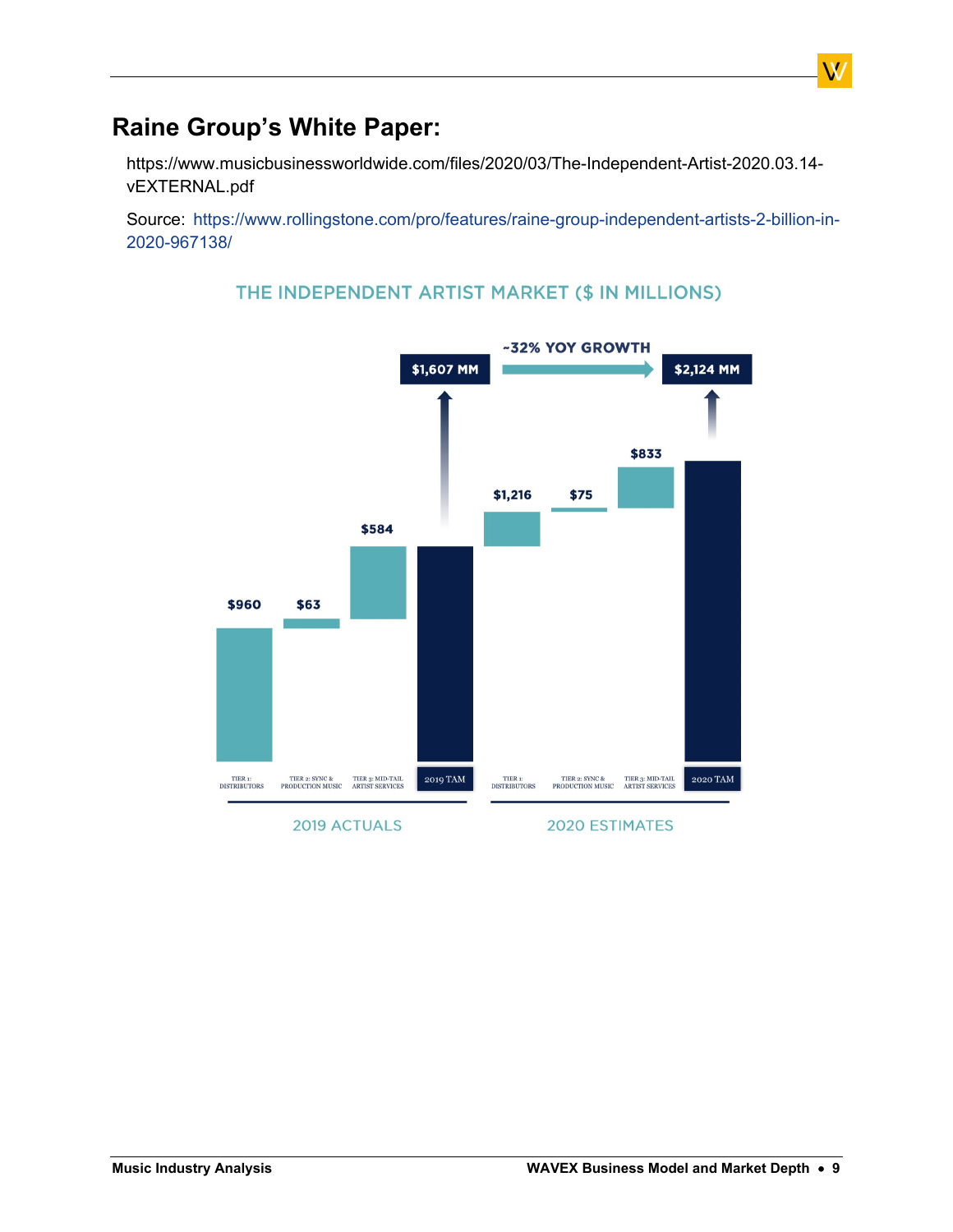# <span id="page-9-0"></span>**Streaming**

For today's newfound sense of synergy, profitability, and sustainability, we must thank subscription streaming platforms like [Spotify](https://journalofmusic.com/subject/Spotify), Apple Music, [Amazon](https://journalofmusic.com/subject/Amazon-Music) [Music,](https://journalofmusic.com/subject/Amazon-Music) Tencent, [Pandora,](https://journalofmusic.com/subject/Pandora) and Deezer. A whopping 255 million people are now paying for some kind of subscription-based streaming music. Way out in front, Spotify has 108 million premium subscribers and another 120 million people using the system every month in some ad-funded form.

The demographic breakdown of today's streaming community is particularly encouraging. Spotify, once thought to be too European for America, is now reaching almost half of America's 16–24-year-olds, proving that for the smartphone generation, irrespective of country or parental culture, a \$10 monthly subscription is becoming *normal* on a global scale. Legitimate streaming services are even taking off in developing markets where bootlegging was the norm. South Korea, Brazil, Mexico, and India are among today's musical El Dorados where major record companies, seeing 15–20% growth, are investing in local  $\mathsf{A}\&\mathsf{R}$  teams and copyright lobbyists. All this bodes well for both copyright and diversity. As the globally implanted majors are already observing, the more streaming is adopted on all continents, the greater the demand for local repertoire. Not only that, but regions of the world are also already listening to one another directly, as illustrated by the current success of Korean pop across East Asia or the popularity of Latino electro in Arabic-speaking North Africa.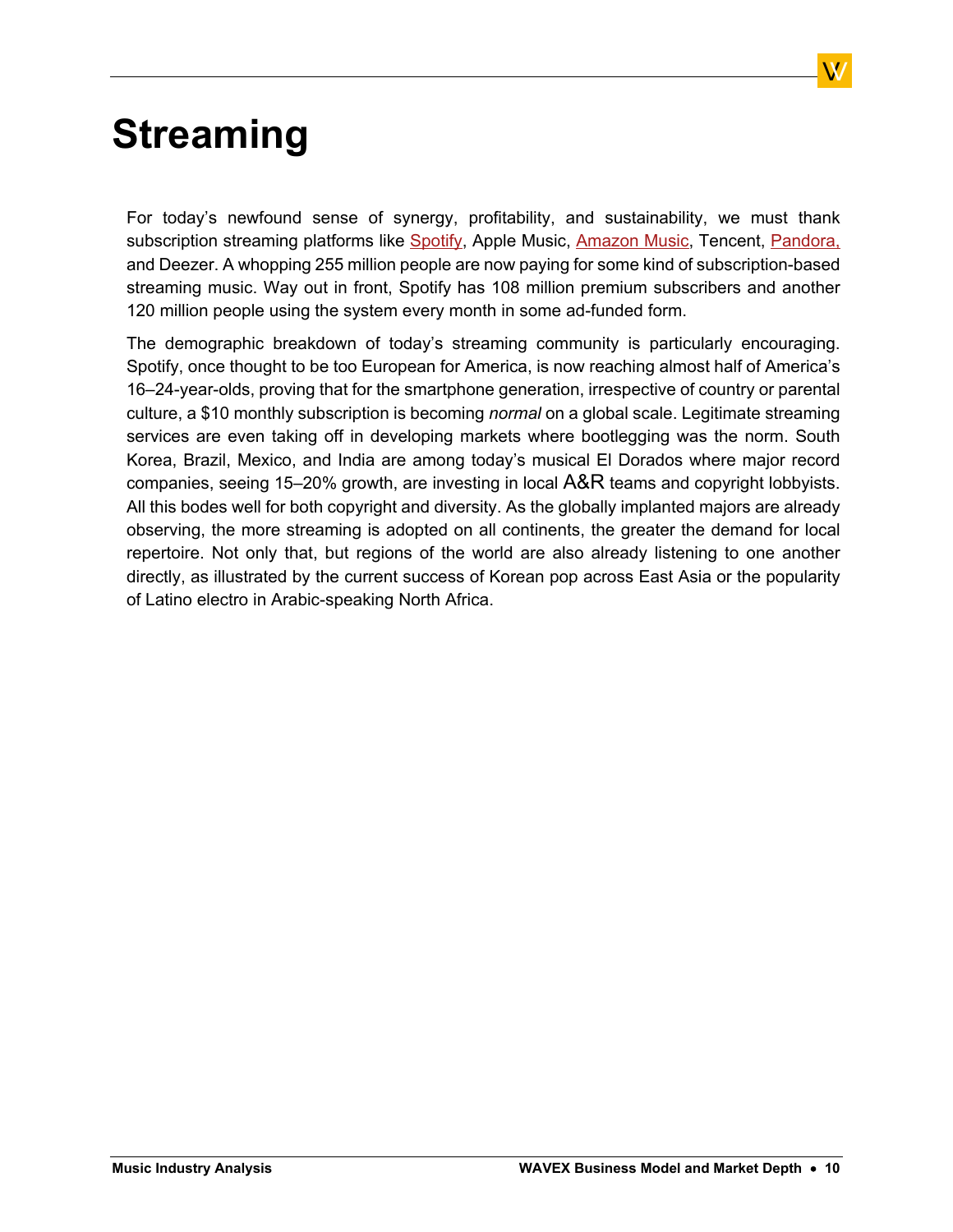# <span id="page-10-0"></span>**Top 10 International Music Markets**

Note: The information presented here is only accounting for revenue generated from the recorded music industry, and does not include sectors such as music publishing, live music, etc.

- **10. China \$29.2 million**
- **9. Brazil \$ 9.58 million**
- **8. Australia \$41.2 million**
- **7. Canada \$43.7 million**
- **6. South Korea \$49.44 million**
- **5. France \$92.5 million**
- **4. UK \$1.31 billion**
- **3. Germany \$1.32 billion**
- **2. Japan \$2.7 billion**
- **1. Americas \$5.9 billion**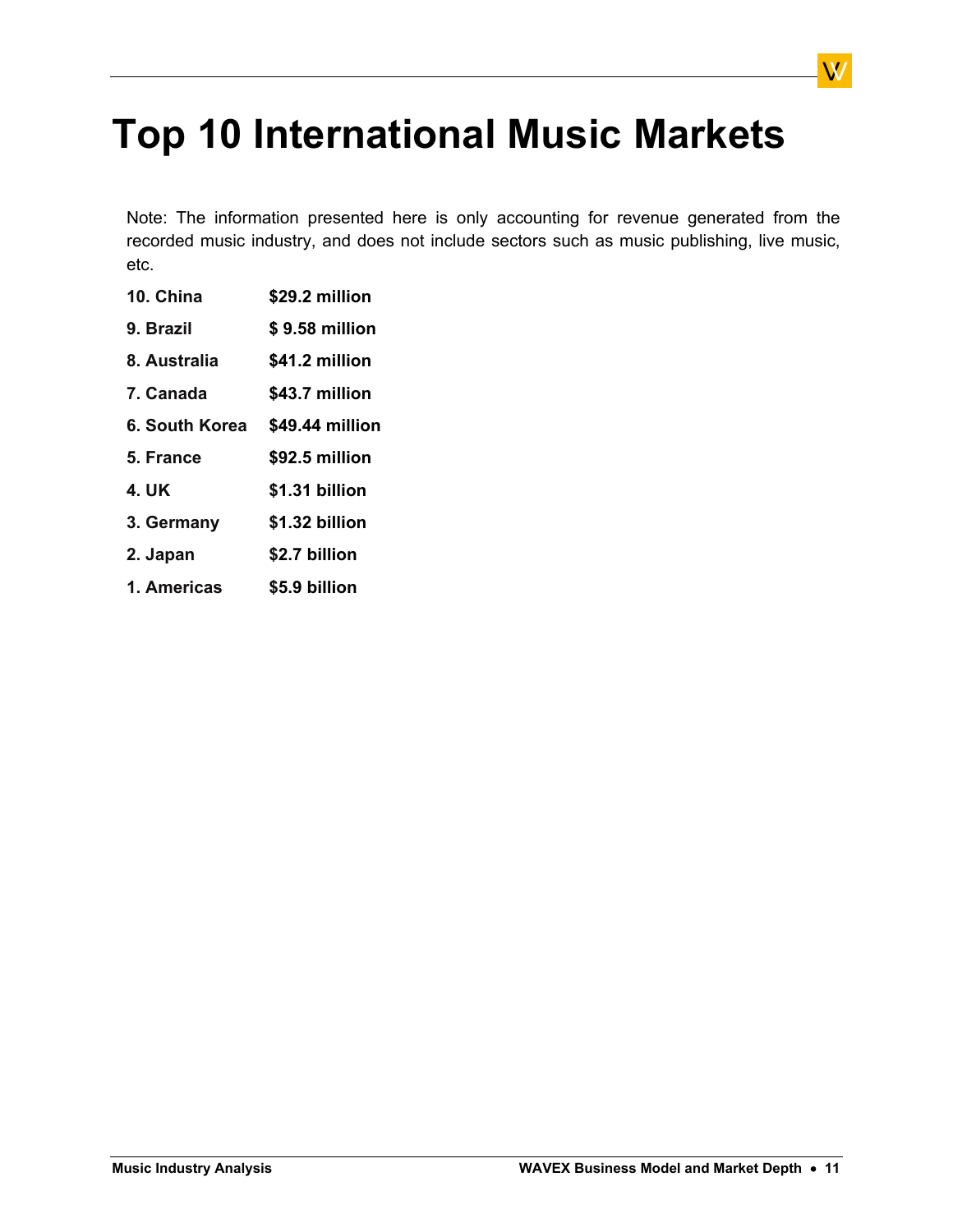# <span id="page-11-0"></span>**Music Publishing Industry**

## <span id="page-11-1"></span>**Sound recording copyrights**

Take, for example, 'performing rights', the fees that nightclubs, bars, restaurants, hotels, and other commercial spaces must pay collection societies such as (in Europe) MRO, PRS, or SACEM or (in America) ASCAP, BMI, SESAC, etc. Or the millions also paid by internet radios like Pandora and Sirius XM. From numerous different sources, this largely ignored revenue stream has bulged into a \$2.7 billion river. That's some piggy bank. **And it's just for the sound recording copyrights because billions more are also being paid for composer/author copyrights.**

The bottom line is this: Copyright has been saved, after 20 years of turmoil caused by the introduction of disruptive technologies, beginning with Napster in 1999. **The single most decisive battle of the last twenty years – safeguarding the principle of intellectual property – was fought and won by the very record and publishing companies now reaping the rewards of recovery. Music is regaining value. Revenue streams are rising**. What we're seeing in slow and painful formation is an ecosystem reaching a critical point of lifesustaining synergy. There's plenty still to revolutionize. But incontestably, musicians, writers, and independents now have a brighter future to fight for.

### <span id="page-11-2"></span>**Industry Statistics**

The National Music Publisher's Association reported a 9.6% increase in member revenue in 2020, to \$4.076 billion, up from \$3.72 billion in 2019.

President and CEO David Israelite used the milestone to highlight the resiliency of the music business even during the COVID-19 pandemic.

"That speaks to the strength of not only the diversification of our income streams but also because of how songs perform even in a bad economy."

However, as **[Billboard](https://www.billboard.com/articles/business/publishing/9585238/music-publishing-revenue-2020-nmpa/) [notes](https://www.billboard.com/articles/business/publishing/9585238/music-publishing-revenue-2020-nmpa/)**, the overall growth rate slowed compared to 2019 over 2018, when total revenue increased 12.7%.

Publishing revenues are generated by various types of royalties, including sales/streaming (mechanical), radio and webcasting (public performance), and TV/Film licensing (Sync). Each was affected differently by the pandemic.

The biggest impact was on public performance royalties, which were affected by shutdowns of restaurants, bars, and most live music venues. While overall public performance royalties increased 7.92% to \$2.1 billion, from \$1.945 billion in 2019, that's down from the 8.1% growth the prior year.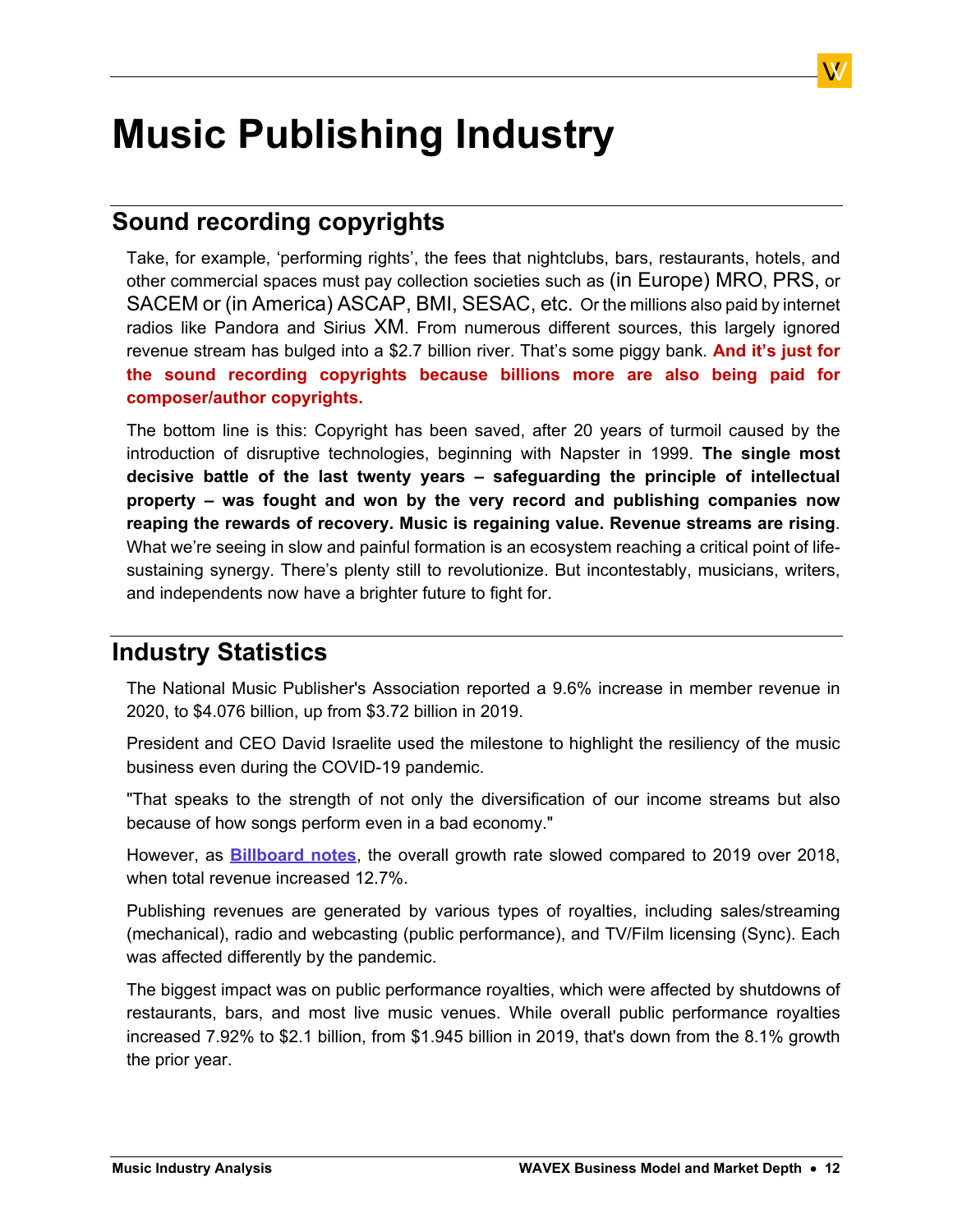Meanwhile, Sync grew 13% to \$954 million, which is less than the 22.7% growth from the year prior and at least partially a result of stalled TV/Film and other big-budget projects. But Mechanical, which is primarily gained from streaming music, grew a whopping 19.5% to \$823.5 million, notable above the 17.6% growth in 2019.

Here's how each contributed to the overall \$4 billion pie:

- Performance 51.5%
- Sync 23.4%
- Mechanical 20.2%
- Other 4.9%

Source: royaltyexchange.com

### **The last six years of U.S. music publishing revenues as reported by the NMPA.**



U.S. Publishing (in Billions)

Source: royaltyexchange.com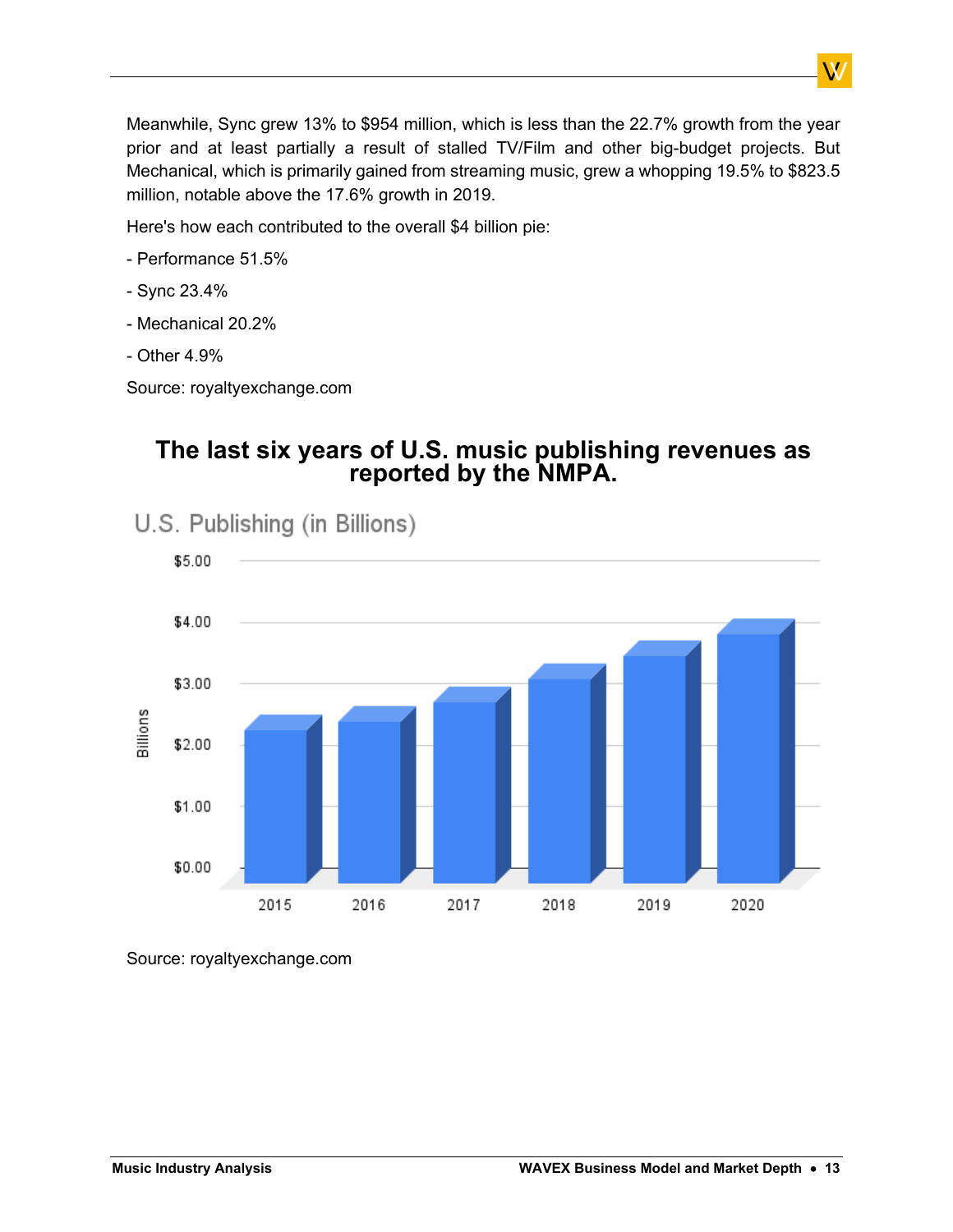

#### GLOBAL RECORDED MUSIC INDUSTRY REVENUES 2001-2020 (US\$ BILLIONS)

#### **Six Music Industry Stats Everyone Earning Royalties Should Know**

The music industry is riding a wave of momentum. These six stats show just how strong that wave is.

Source: royaltyexchange.com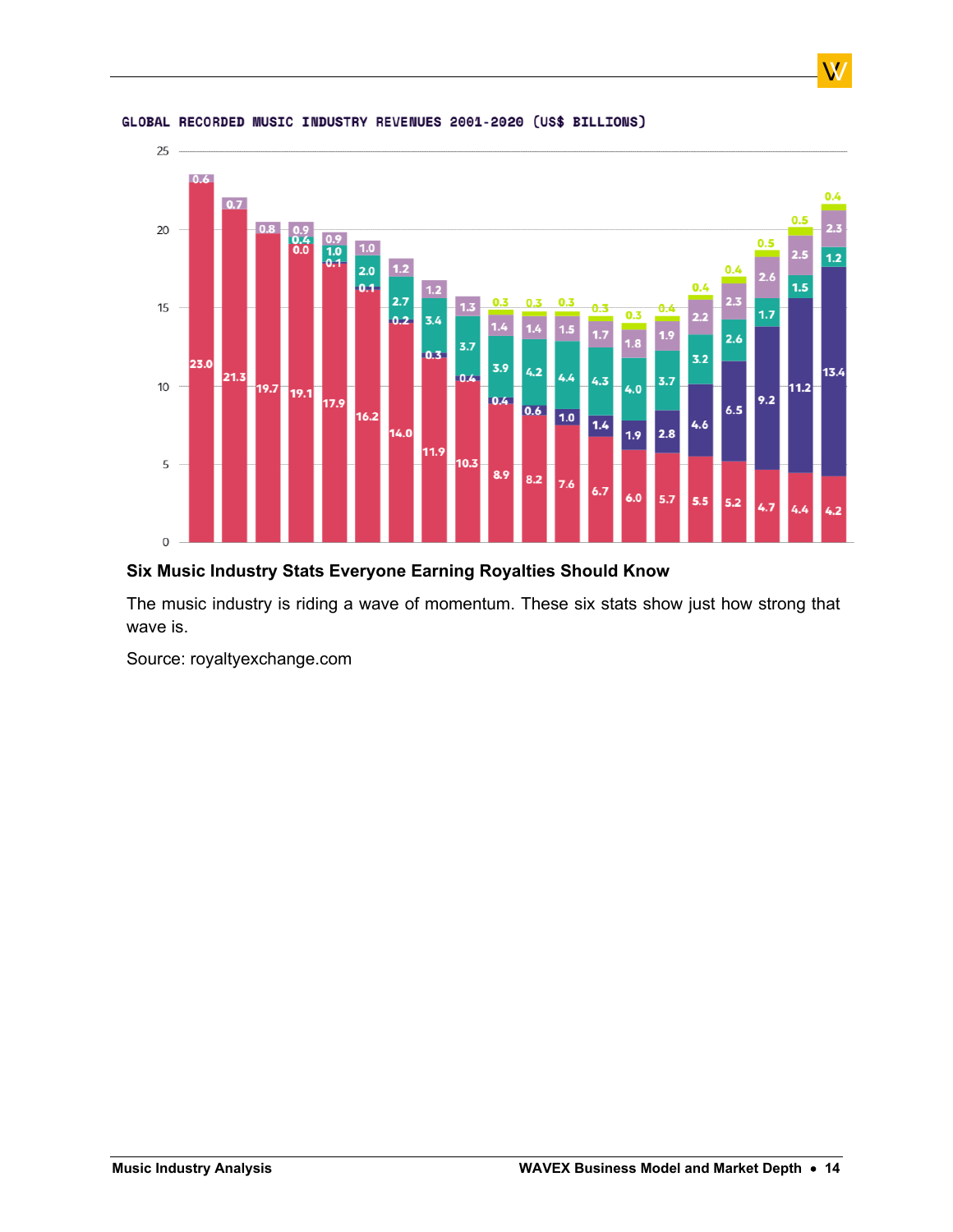# <span id="page-14-0"></span>**Recent Trends in Music Publishing**

In December 2020, Universal Music Publishing (a division of UMG) reportedly paid Bob Dylan between \$300 million and \$400 million for 600 copyrights that had been recorded more than 6,000 times and prime targets for synchs (synchronization deals).

This deal concerns only the publishing rights for Dylan's existing songs — the music and lyrics for all of the 600 or so songs he has composed since his career began, and the songwriting royalties generated that way. That means that any time "Blowin' in the Wind," "Tangled Up in Blue," or any other Dylan composition gets streamed, sold, played on the radio, or used in a commercial enterprise like a TV advertisement or film spot, the songwriting royalty check that would have gone to Dylan will make its way to UMPG's bank account instead. (The same goes for any other artist's cover of a song written by Dylan — and for the Band's 1968 classic "The Weight," which was written by Robbie Robertson but whose publishing Dylan owned.)

It's important to note that the deal only covers the publishing side of the two-lane road of music rights, not the recorded music side. Recall that Taylor Swift's \$300 million catalog acquisition by a private investment group covered recorded rights but not publishing — the opposite of the Dylan sale. The owner of publishing rights typically controls whether or not songs are cleared for inclusion in TV, film, and ads; so, in Swift's case, that's Swift, and in Dylan's case, it's now UMPG. Which means…

Dylan isn't the only one with this idea: In 2020, a flurry of major artists are striking huge deals to sell their catalogs to investors and music companies. Stevie Nicks just did the same, selling 80% of her copyright assets to Primary Wave for \$100 million, as have Jack Antonoff, Tom DeLonge, Richie Sambora, Imagine Dragons and dozens of other acts. That's because these back-catalogs, in the evergreen era of streaming, have the potential to fetch their copyright owners a ton of money in the future. So artists and songwriters benefit by getting massive lumpsum payouts right now, in exchange for giving their revenue streams to new owners, and aims to deliver the same solution through the listing of copyright asset offerings to the public, expanding the market beyond the sole reach of private equity funds.

Since investors with deep pockets are still hungry for new deals, the fervor's not dying down anytime soon.

Dylan will certainly not be the last **major** artist to sell their catalog for a huge sum — and there's still a whole host of classic acts out there who doesn't release music or tour anymore but certainly wouldn't balk at a nine-figure offer for their old rights.

Even amid the pandemic, over the past couple of years, copyrights have skyrocketed in value. While the music industry, and live entertainment, in particular, have been deeply damaged by the lockdown, recorded music and music publishing have proven to be strong assets. The expected tax policies of the incoming Biden administration have heated the market even more: In recent weeks artists ranging from Calvin Harris to the Killers have sold catalog assets to private equity firms, and Hipgnosis Songs has made an aggressive move into the industry,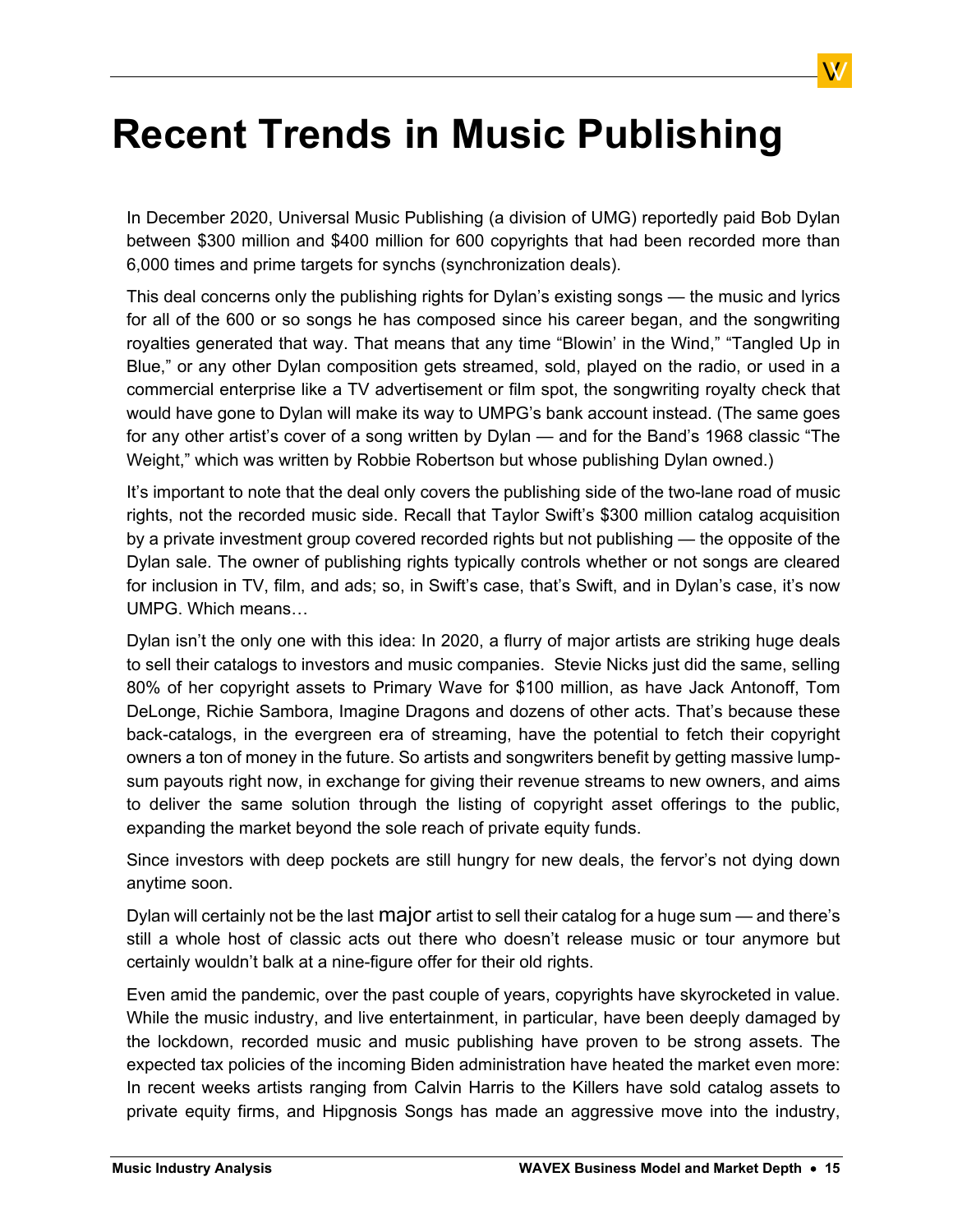spending more than \$1 billion on catalogs since mid-2018, largely by successful, non-superstar songwriters and producers.

 $\overline{\text{W}}$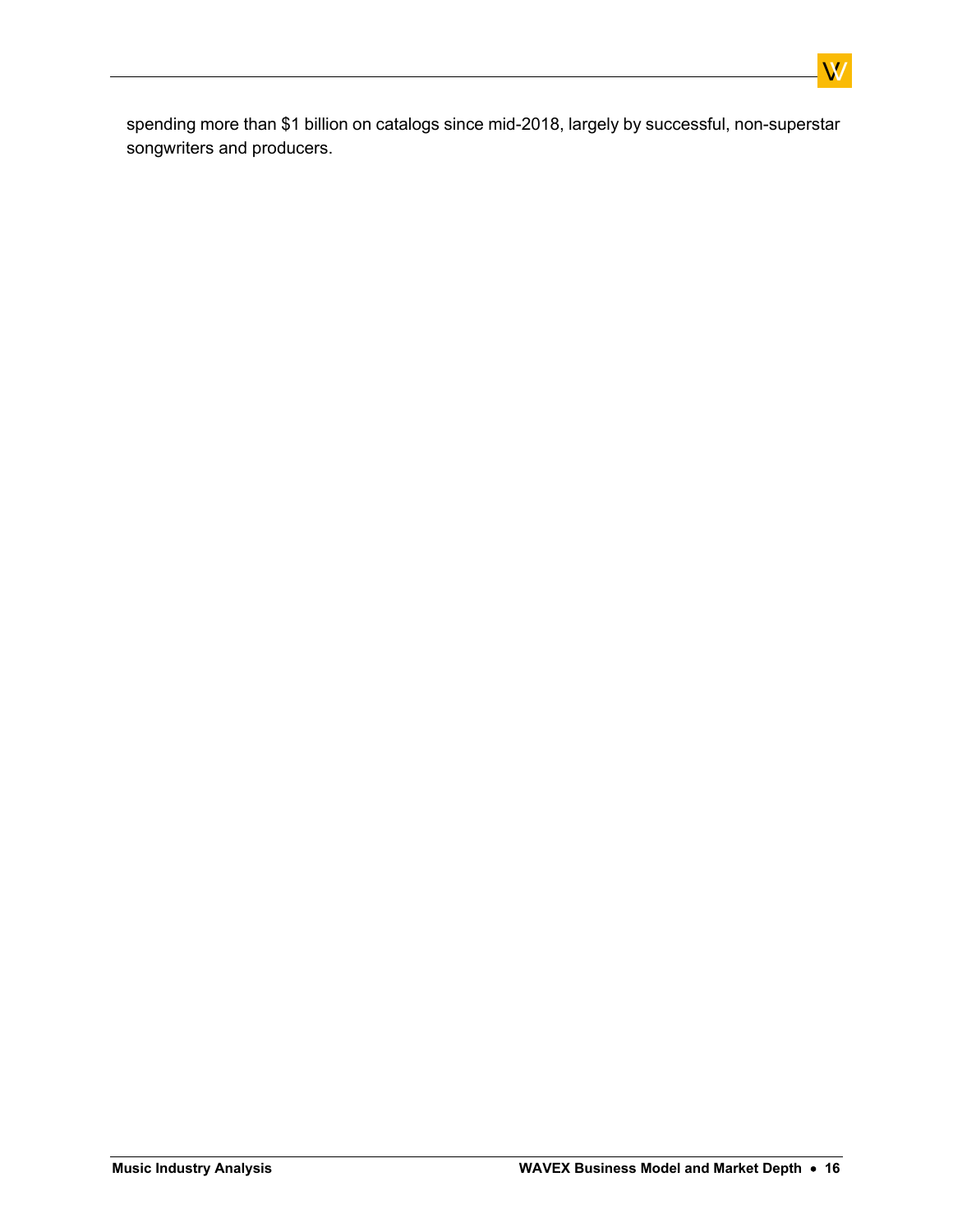# <span id="page-16-0"></span>**Why WAVEX**

#### **Music industry demands**

#### **Creators / Performers / Record Labels**

According to THE [VERGE](https://www.theverge.com/2019/2/13/18223596), "Over 200 million tracks have been uploaded to SoundCloud." "… 40,000 music tracks are now being uploaded to the Spotify platform daily. …Independent artists now panicking that they'll never be found on the world's biggest music streaming platform …" - says Spotify founder [Daniel Ek](https://www.musicbusinessworldwide.com/nearly-40000-tracks-are-now-being-added-to-spotify-every-single-day/)

#### **Music Streamers / Distributors**

According to [QUARTZ](https://qz.com/1773480), "...music services are afflicted by a data gap. This impacts ...how artists who fit into an acceptable genre are compensated versus those who fall through the cracks…" According to [IJMIR,](https://link.springer.com/article/10.1007/s13735-018-0154-2) "…Music recommender systems (MRSs) have experienced a boom in recent years… …However, such systems are still far from being perfect and frequently produce unsatisfactory recommendations…"

#### **Music Lovers / Investors**

According to [techcrunch.com](https://techcrunch.com/2018/09/30/the-war-over-music-copyrights/), "After 15+ years of being the last industry anyone wanted to invest in, the music industry is coming back, and money is flooding in to buy up the rights to popular songs. The surge in music streaming means a surge in income for those who own the copyrights to songs."

"Music royalties …offering a host of opportunities for not only the traditional investor, but for global audiences and retail investors alike."- sais Marzio Schena, CEO of [ANote](https://www.nasdaq.com/articles/in-the-pursuit-of-yield-music-royalties-are-primed-for-mainstream-investment-2020-07-14) [Music.](https://www.nasdaq.com/articles/in-the-pursuit-of-yield-music-royalties-are-primed-for-mainstream-investment-2020-07-14)

#### **Тhe opportunity**

Never has the music industry been riper for the commodification of its intellectual property (IP). A current sell-off of high-value music IP assets is underway, as artists affected by the economic shutdown caused by COVID-19 offset their losses by selling off their most prized catalog assets to the highest bidder. This includes owners of royalty-bearing song ("performance") copyrights, and sound recordings ("the masters"). Some of the biggest names in the industry are getting in on the action.

According to the [MARKER](https://marker.medium.com/i-think-that-in-due-course-other-people-will-be-saying-i-need-to-be-in-songs-f428620fe6c2), **"An increasing number of musicians now appear ready to sell. As artists continue to sit on the sidelines – unable to go on tour and perform at live concert venues – many of them are cashing in by selling all or parts of their best catalog to investors in the music business."**

**"Music assets are bought and sold all the time, but there's never been a period as active as the past few months."**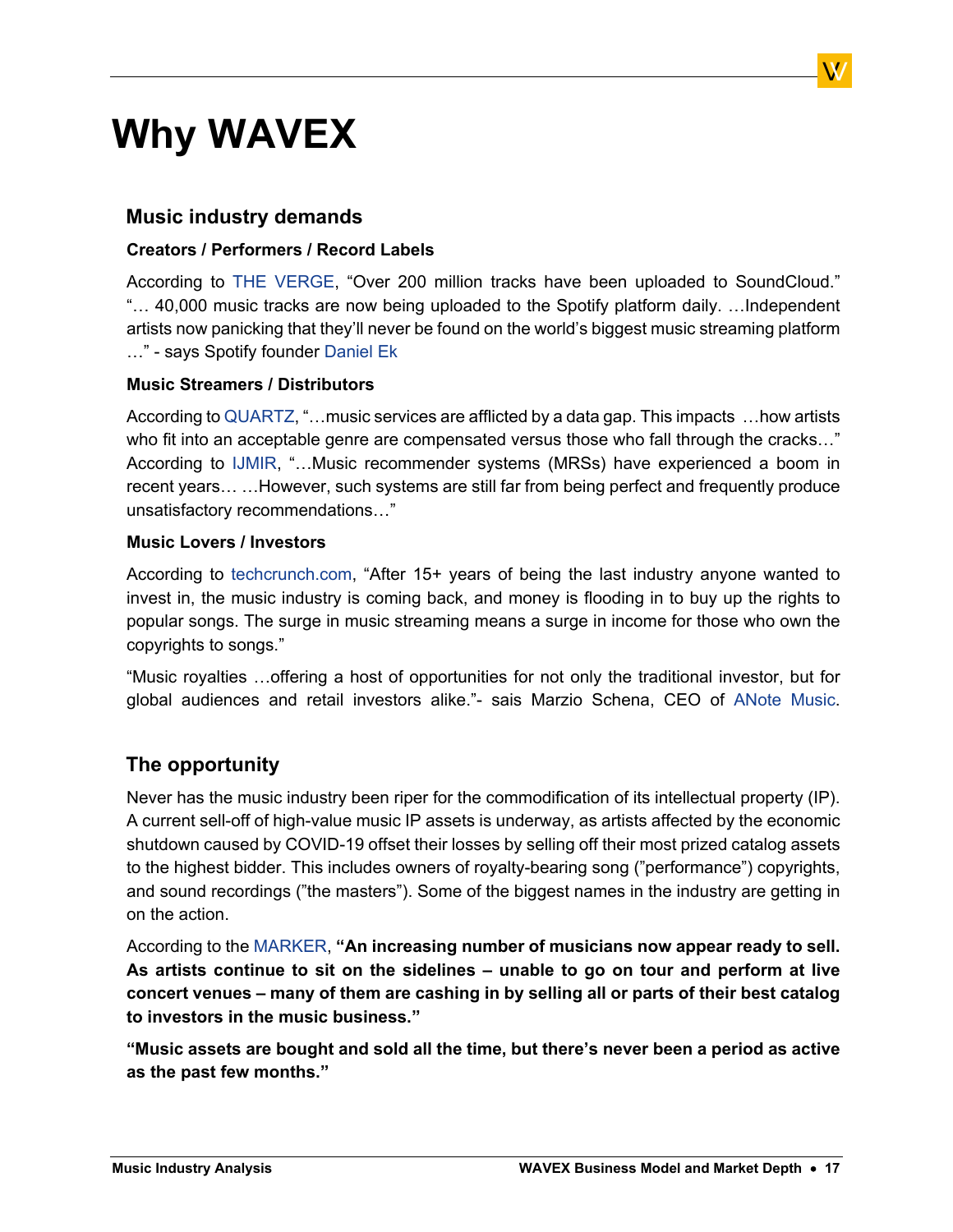- say Lucas Shaw and Thomas Seal at [Bloomberg Businessweek](https://www.facebook.com/bloombergbusinessweek/posts/2330249353786905?__cft__%5b0%5d=AZXhqihh7RnyFgxkMFU88WoOB5NO9kegxShv091XY92RDg4kmNJJ2LAiOpnHYyKyQaQrlaKqs-EUkhaZ0gjElUDMyUHdUsYSlkztTtu60kBVG_xOcjy8uSSbUGKJpWngS4UgixAkvrp8Do2oAP1aD7C_S55LRpTnkPP2TVt3IEXX4T_wunnP73T7q3zi4LVcuYI&__tn__=%2CO%2CP-R)

**"I think that in due course other people will be saying, 'I need to be in songs.'"** - says [Merck](https://marker.medium.com/i-think-that-in-due-course-other-people-will-be-saying-i-need-to-be-in-songs-f428620fe6c2) [Mercuriadis,](https://marker.medium.com/i-think-that-in-due-course-other-people-will-be-saying-i-need-to-be-in-songs-f428620fe6c2) founder of Hipgnosis, with market cap soaring above GBP £1 billion for the first time (Sept 2020)

#### **Why dig in music IP**

- The extremely high frequency of new songs being released means an over-supply of product, Inadequate music recommendation algorithms only frustrate this process.
- The proven ability of independent (non major label) artists to "crossover" into mainstream consciousness through independent digital promotion & viral marketing campaigns gives millions of aspiring, eager-to-spend musicians with hope of reaching a "tipping point."
- The relatively low cost of producing and distributing music digitally means a low barrier of entry for new content producers means an ever-increasing customer base
- Historical resilience of the music Industry, even in the face of economic downturns
- High adoptability by music consumers of new technologies & innovations in experiential models means consumers & the industry are highly open to discovering new monetizable channels of artist-fan interaction, such as occurs with the commodification of songs.
- Preponderance of "360 deals" between major record labels and artists means labels are increasingly looking for new revenue generators outside of the traditional matrix of downloads/concert tickets/fan-club/branded merchandise sales.

#### **What industry gurus are saying**

- "...it could only take one established artist to raise funds through its equity-crowdfunding model to change the game for the entire music industry."
- "…This works for all sizes of artists, from those small [acts] who need money to get started, through to big-time artists who have been on a major label for a while, with millions of social media followers; with just one message on their Instagram channel, they could capture hundreds of thousands of people who might be interested in investing in their next song."
- "If that sounds a little pie in the sky, consider this: The most popular music artist on Instagram today is Ariana Grande, who boasts around **162 million** followers on the service. If she could convince just one percent of these fans to invest **\$10** each into her new music, it would net her **\$16.2 million** – a figure that blows most major-label advance checks out of the water."

#### The above is an excerpt from **"Would You Invest Your Own Money Into Your Favorite Artist's Music? Why a fan-fueled "equity crowdfunding" model may be ready to explode"**

The "Rolling Stone Magazine" Aug 19, 2019 by [TIM INGHAM](https://www.rollingstone.com/music/music-features/would-you-invest-your-own-money-into-your-favorite-artists-music-872744/)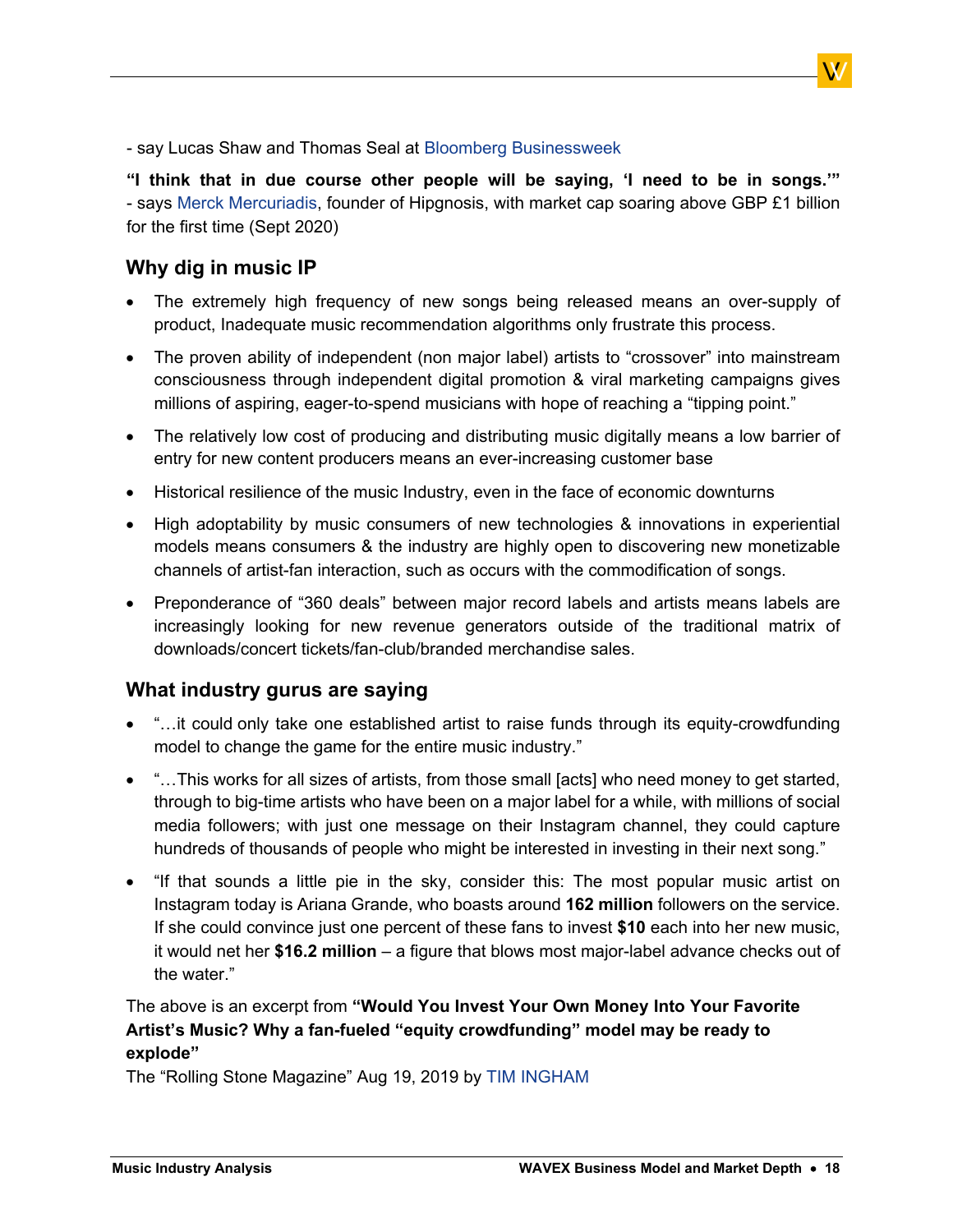

- **Wavexchange** intends to provide professional investors with an effective tool-set for profitably capitalizing on 'smart bets' wagered on the **right music IP**.
- **WAVEX Platform** will be the first IP equity crowdfunding platform with entry-level price programing targeting the average music consumer. Wavexchange will also be the first IP equity exchange with a social component - our users can connect with each other (anonymously, if they wish) in **private chat rooms** or on the **message board**.
- **A suite of investor tools** such as trend forecast reports, a running ticker tape with current song prices, industry digest with Op-Eds from prominent industry players, info-graphs and other metrics for studying a song/recording's commercial performance/future earnings potential will also attract (non-investor) **music industry professionals** and general **music fans** curious to get a "microscopic view" of a particular asset's lifespan & anticipated value (not limited to records listed on our public exchange).

#### **Why the industry will respond**

- **WAVEXchange** offers a new, easy-to-use fundraising mechanism for independent and major label music IP rights-holders (record labels, publishers, artists, songwriters, producers)
- **WAVEX Platform** lets music IP rights holders maximize their profits by leaving a limited portion of ownership in their IP rights open to speculative investment, most valuable during "peak buzz" positions.
- By tapping into the speculative power inherent in "buzz," rights-holders to high-mentioned IP assets can potentially earn more money by going public with a portion of their assets and marketing such public offerings than they would have if they had kept their copyrights "privately owned" and unaffected by speculative buzz – monetizable through our "prerelease listings"
- The monetary value (yet un-fully realized) of "buzz" will become clear when IP rights to highly anticipated, unreleased new singles by hot recording artists are listed on the platform prior to their commercial release – along with an exclusive pre-release streaming link to the song, generating high traffic and consumer buzz.
- **WAVEXCOIN** will be the first crypto-currency tied to music IP futures market dynamics across our entire platform, the first "music industry" crypto.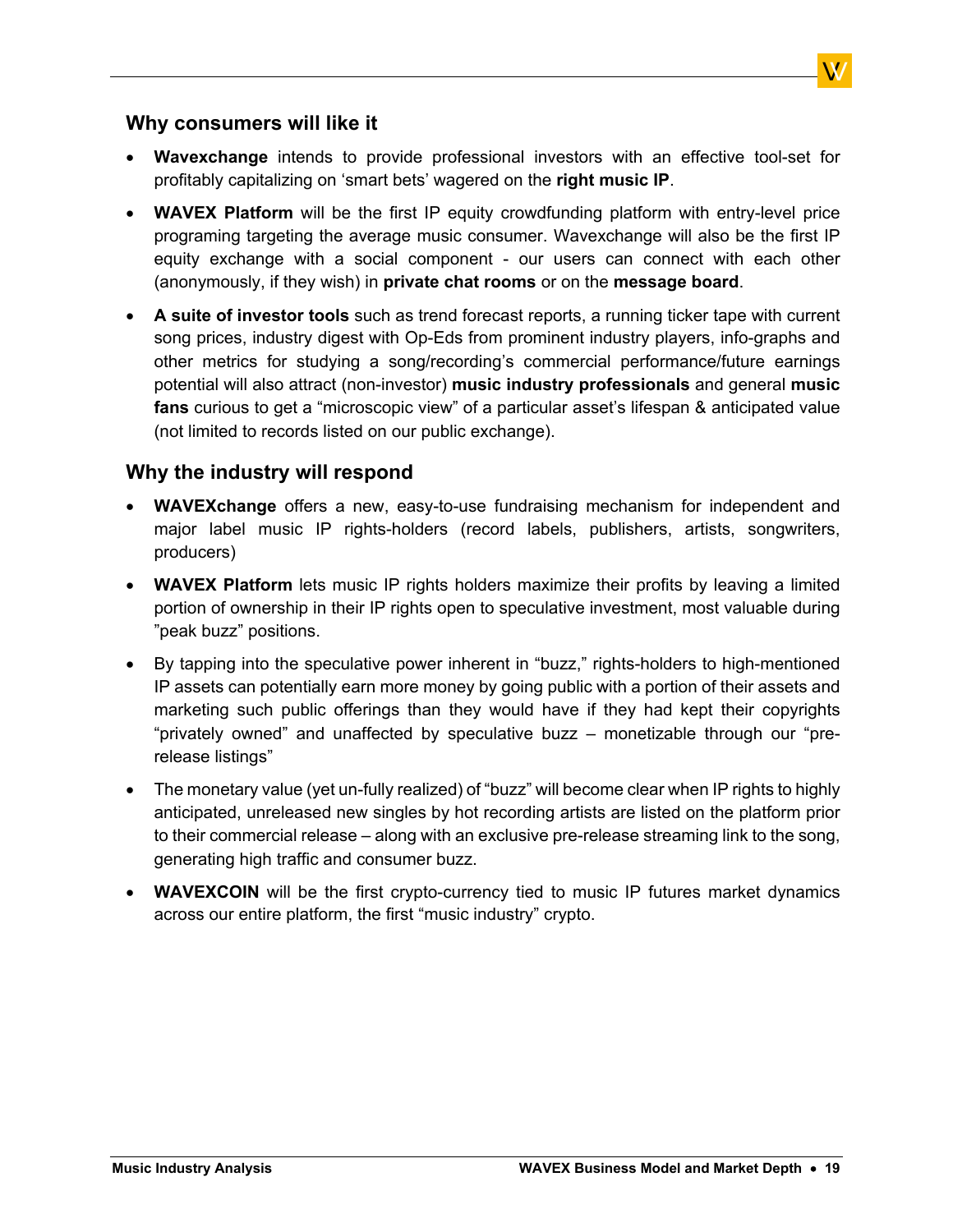# <span id="page-19-0"></span>**WAVEX Appeal to Rightsholders**

It's one of the most important questions a songwriter must ask when reviewing a potential deal – "When will I get paid?"

In some cases, songwriters (who automatically own a piece of whatever copyright they produce), must wait as long as 18 months to get paid.

All of the major publishers (Sony/ATV, Universal, Warner) will pay semi-annually, usually 90 days after the accounting period ends. This means the songwriter is paid twice a year, every 9 months. Those paydays are typically around October 1 and April 1 each year, depending on the company and its specific policies. Other publishers may account 30 or 60 days after the semi-annual period, but 90 days is most common for semi-annual accountings.

In some cases, songwriters/rights-holders have to wait as long as 18 months to get paid from royalty collection agencies!

On WAVEX, rights-holders don't have to wait through the tedious process of being paid twice a year, the industry standard. Instead, they can list their assets, in whole or in part, for sale to the public, getting paid almost immediately, instead of having to wait 6 months or more. But this isn't the only benefit to rights-holders listing their copyright assets on WAVEX:

Since we provide a new, monetizable tool for rights holders to increase the "liquidity" of their assets at precisely the most crucial time of a song's life (when it first enters the national charts), just when its marketing push is of utmost importance, rights-holders will be able to use this previously untapped liquidity for marketing and promotion of the song while its value and "buzz" is still on an upward trajectory, typically the initial 6-12 months of its life on the "national market."

For rightsholders, there is a big difference between getting paid for copyright now and in 9-15 months, particularly in today's fast-moving campaign cycles.

There is also a big difference between getting paid for copyright while it's still climbing the charts, spending that money on its marketing and promotion to add fuel to its "market fire" (increasing its potential ROI) - and getting paid for copyright in 9-15 months after its initial market buzz, when a song has already peaked in its commercial performance when the "buzz" has already died out when no marketing push can revive it.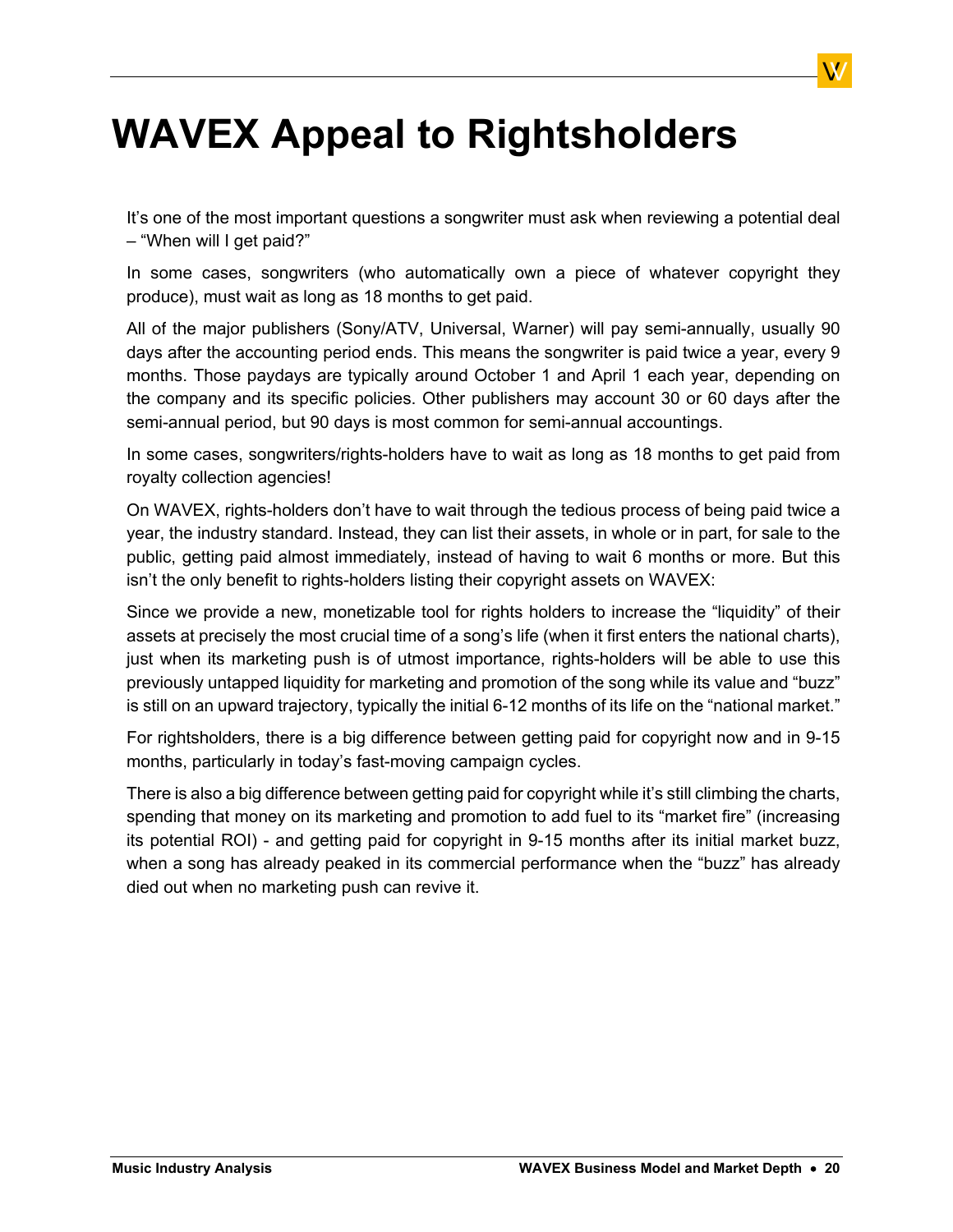# <span id="page-20-0"></span>**WAVEX Business Model and Market Depth**

### <span id="page-20-1"></span>**Market depth: Exchange**

### **Types & classes of music IP listings**

A team of independent analysts will evaluate every listing and suggest a "price per share" in the song's IPO. This is just one of the built-in services we provide to rights-holders who wish to list on the exchange. WAVEX stocks will be classified into three categories:

- 1. **Blue-chip:** music IP offered from nationally and/or internationally recognized recording artists/songwriters, including those currently in rotation, and hits from legacy artists of previous eras which still generate significant annual revenue
- 2. **Hot Picks:** music IP offered from artists that are currently experiencing heavy buzz on a regional, domestic, or national level, including independent and newly signed major label artists
- 3. **Pink Sheets:** music IP offered from independent artists in the beginning stages of their career, with an average of 10,000 followers or less. Their followers, who wish to expand their audience and create buzz, would utilize WAVEXchang as an "equity crowdfunding" platform, targeting Corite's customer demographic.

Pink Sheets are subdivided into Class A (average raise of \$5,000), Class B (average raise of \$1,500), and Class C (average raise of \$500) in an approximate ratio of 10% to 30% to 60%, thus, their average raise is about \$2,000

#### **Blue-chip/Hot Pick listings**

Our goal is to list 200 international songs/recordings under the Hot Pick category in our second year on market, backed by an aggressive marketing campaign. Since these Hot Picks listings are from new, emerging artists with an average of 500,000+ followers on the major social media platforms, we calculate the following yearly revenue from this category of stock:

200 listings (from artists of an average of 500,000+ followers). Each artist will post about the listing on their major social media accounts, for example, a tweet about the listing to their Twitter followers. Assuming their followers will respond to a 'call for action' by buying a "share" at an average of \$10, that's an average of \$5M raised per listing. 200 listings x \$5M = \$1B annual raise. If our commission is 15%, that's **\$150 million** annual net from Blue-chip/Hot Picks music IP listings.